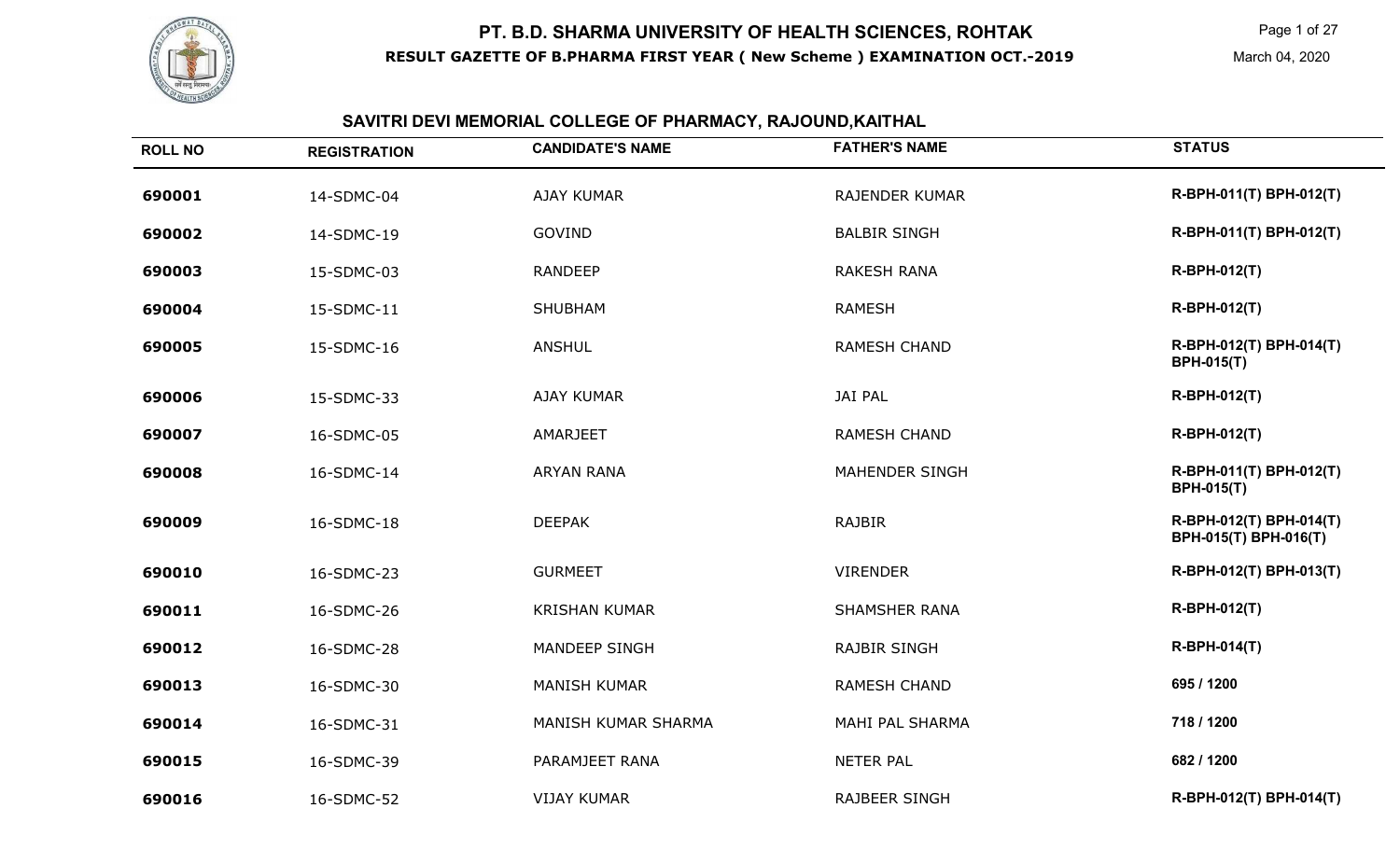

## **SAVITRI DEVI MEMORIAL COLLEGE OF PHARMACY, RAJOUND,KAITHAL**

| <b>ROLL NO</b> | <b>REGISTRATION</b> | <b>CANDIDATE'S NAME</b> | <b>FATHER'S NAME</b> | <b>STATUS</b>                                |
|----------------|---------------------|-------------------------|----------------------|----------------------------------------------|
| 690017         | 16-SDMC-56          | <b>VIKAS BHOLE</b>      | JAIBHAGWAN SINGH     | $R-BPH-014(T)$                               |
| 692301         | 14-SDMC-06          | <b>AKSHAY KUMAR</b>     | SALINDER SINGH       | 677 / 1200                                   |
| 692302         | 16-SDMC-09          | ANKIT                   | <b>RAMKUMAR</b>      | $R-BPH-015(T)$                               |
| 692303         | 14-SDMC-54          | <b>TEJ PARKASH</b>      | KARAMBIR SINGH       | R-BPH-012(T) BPH-015(T)<br><b>BPH-016(T)</b> |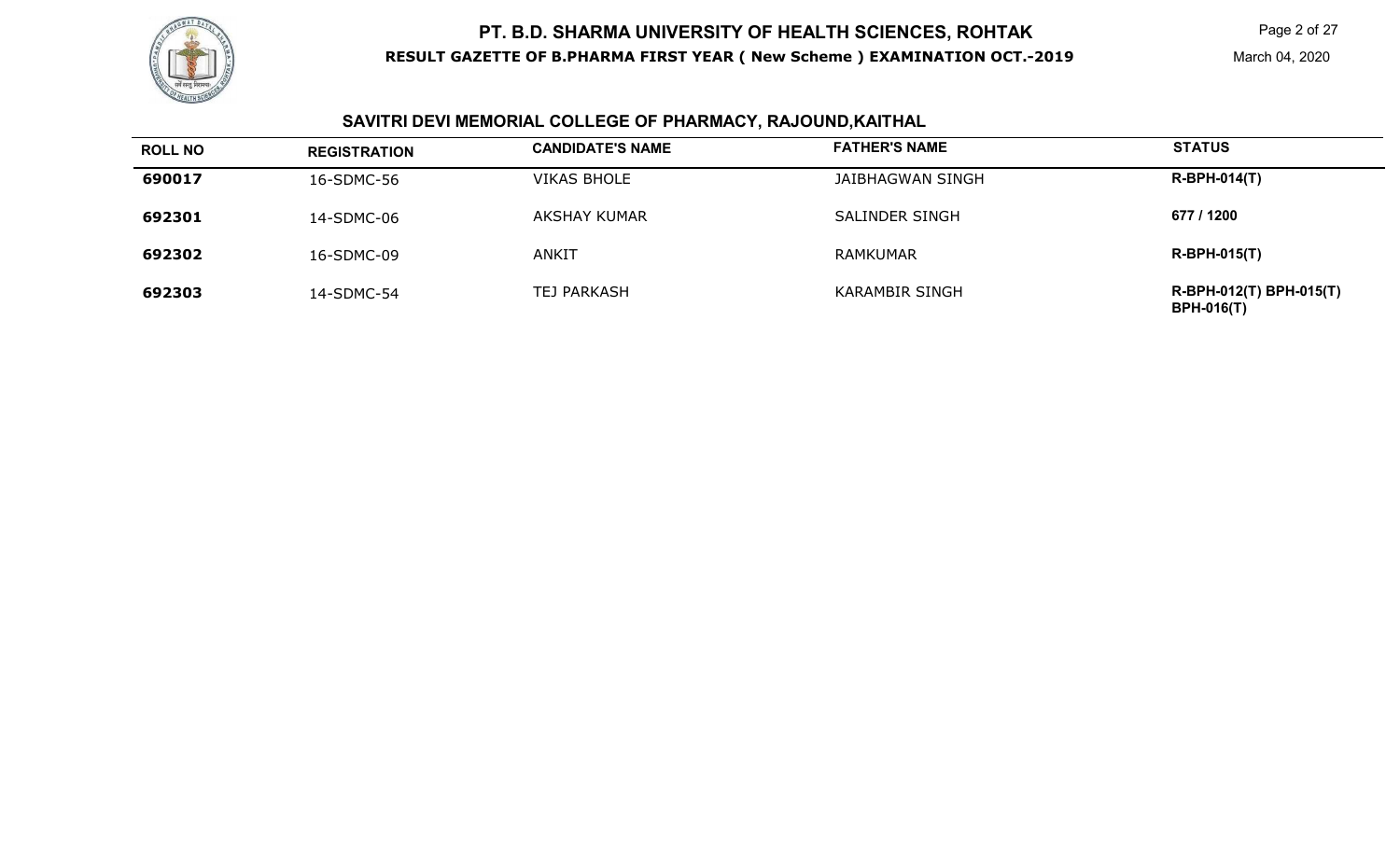

## **INTERNATIONAL INSTITUTE OF PHARMACEUTICAL SCIENCES, SONEPAT**

| <b>ROLL NO</b> | <b>REGISTRATION</b> | <b>CANDIDATE'S NAME</b> | <b>FATHER'S NAME</b>  | <b>STATUS</b>                                    |
|----------------|---------------------|-------------------------|-----------------------|--------------------------------------------------|
| 690102         | 15-IIPJS-09         | ANNU KUMAR SINGH        | <b>VASHISHT SINGH</b> | <b>UMC</b>                                       |
| 690103         | 16-IIPJS-05         | <b>AMARDEEP SINGH</b>   | <b>SULTAN SINGH</b>   | 706 / 1200                                       |
| 690104         | 16-IIPJS-10         | <b>ASHISH DAHIYA</b>    | MOHINDER SINGH        | <b>R-BPH-016(T)</b>                              |
| 690105         | 16-IIPJS-11         | <b>ASHISH DOBHAL</b>    | <b>ARUN DOBHAL</b>    | R-BPH-012(T) BPH-014(T)                          |
| 690106         | 16-IIPJS-32         | <b>RAJESH KUMAR</b>     | <b>SUBHASH CHAND</b>  | R-BPH-011(T) BPH-012(T)<br>BPH-015(T) BPH-016(T) |
| 690107         | 16-IIPJS-54         | <b>SHIVAM CHAUHAN</b>   | <b>SATPAL CHAUHAN</b> | <b>UMC</b>                                       |
| 692331         | 14-IIPJS-40         | <b>RAHUL</b>            | RAJPAL                | R-BPH-012(T) BPH-014(T)                          |
| 692332         | 15-IIPJS-19         | <b>KRISHAN KUMAR</b>    | <b>VIJENDER SINGH</b> | <b>R-BPH-016(T)</b>                              |
| 692333         | 15-IIPJS-26         | MD SAJJAD HUSSAIN       | MD ALLAUDDIN          | <b>R-BPH-016(T)</b>                              |
| 692334         | 15-IIPJS-32         | NAVEEN KUMAR MISHRA     | RAJHANSH MISHRA       | <b>R-BPH-014(T)</b>                              |
| 692335         | 15-IIPJS-47         | <b>SHIV PARKASH</b>     | <b>VIR BHAN</b>       | 720 / 1200                                       |
| 692336         | 16-IIPJS-21         | <b>KAPIL</b>            | <b>DINESH</b>         | <b>R-BPH-014(T)</b>                              |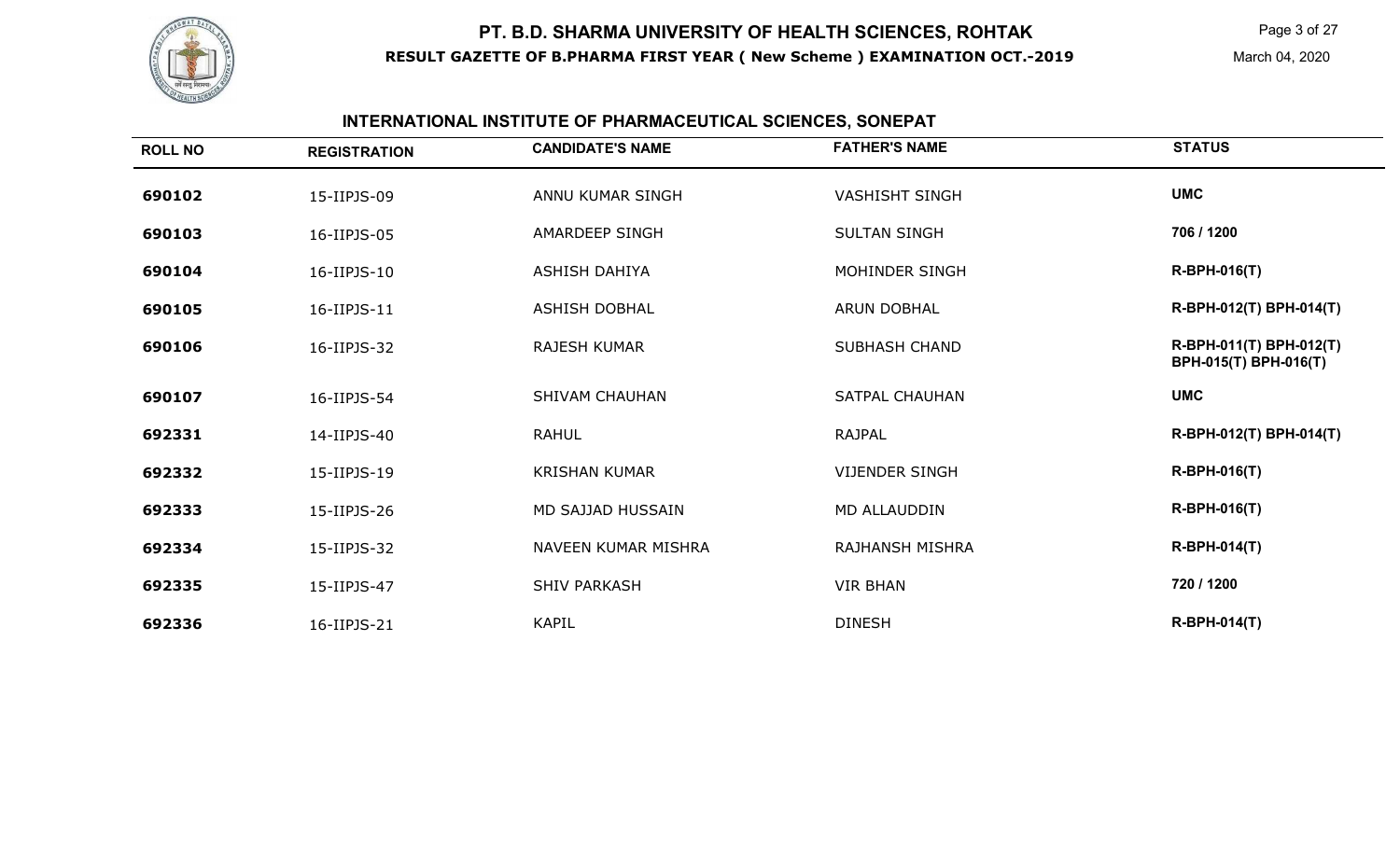

Page 4 of 27

March 04, 2020

## **R P EDUCATIONAL TRUST GROUP OF INST., BASTARA, KARNAL**

| <b>ROLL NO</b> | <b>REGISTRATION</b> | <b>CANDIDATE'S NAME</b> | <b>FATHER'S NAME</b> | <b>STATUS</b>                                |
|----------------|---------------------|-------------------------|----------------------|----------------------------------------------|
| 690201         | 16-RPB-40           | ROHIT KATARIA           | SURENDER KATARIA     | <b>R-BPH-014(T)</b>                          |
| 690202         | 16-RPB-43           | <b>RONAK</b>            | <b>SATISH</b>        | 724 / 1200                                   |
| 692401         | 14-RPB-53           | <b>VIKASH DHIMAN</b>    | <b>SURJIT SINGH</b>  | <b>R-BPH-012(T)</b>                          |
| 692402         | 15-RPB-27           | OMPAL                   | <b>BALDEV SINGH</b>  | R-BPH-014(T) BPH-015(T)<br><b>BPH-016(T)</b> |
| 692403         | 15-RPB-32           | PRIYANKA                | <b>MOHANLAL</b>      | R-BPH-012(T) BPH-014(T)<br><b>BPH-016(T)</b> |
| 692404         | 15-RPB-54           | SYMCOSE GAUTTAM         | <b>VINOD GAUTTAM</b> | R-BPH-012(T)                                 |
| 692405         | 16-RPB-60           | <b>VISHAL SHARMA</b>    | YASHPAL SHARMA       | 731 / 1200                                   |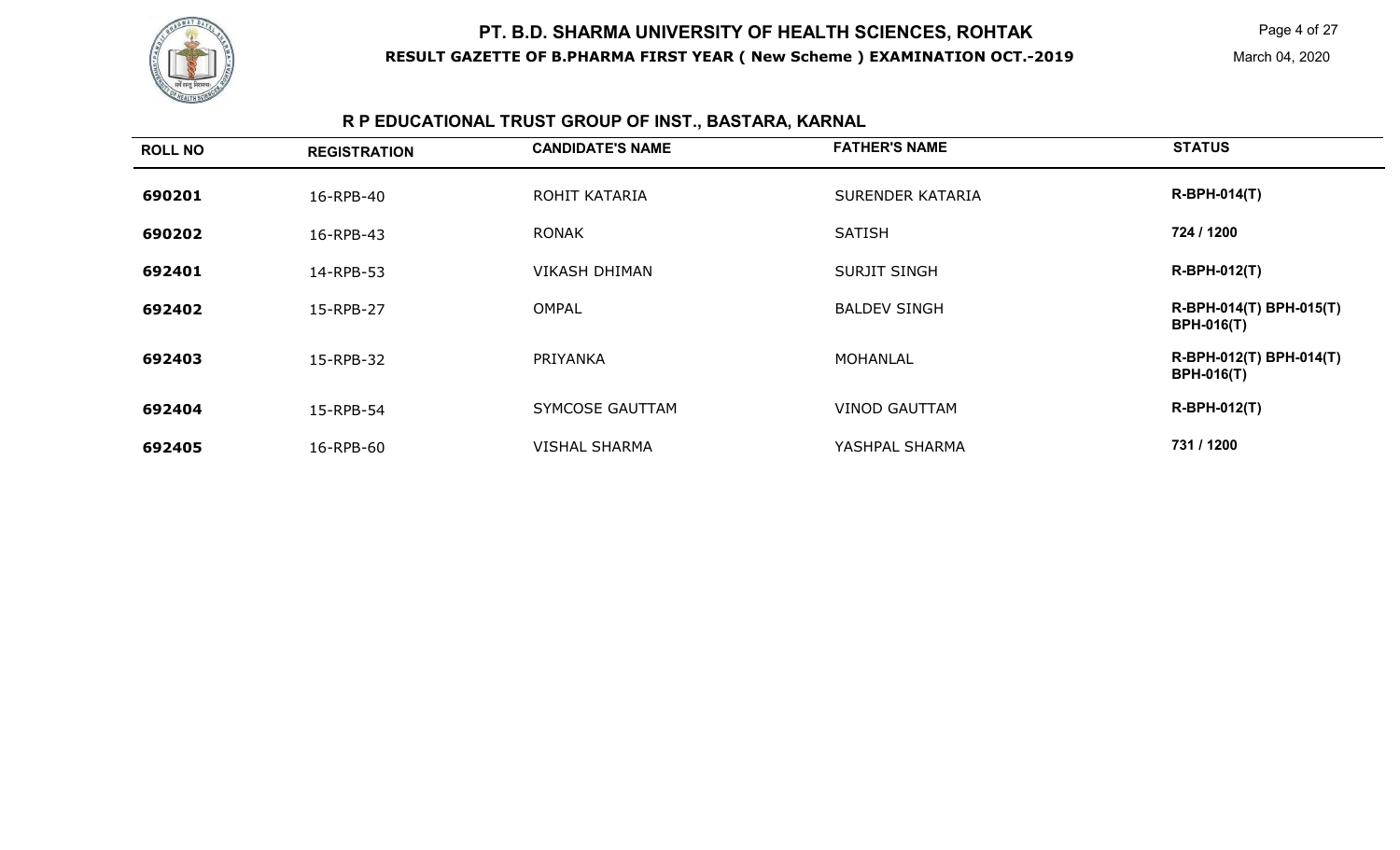

Page 5 of 27

#### **CH. DEVI LAL COLLEGE OF PHARMACY, BHAGWANGARH, JAGADHRI**

| <b>ROLL NO</b> | <b>REGISTRATION</b> | <b>CANDIDATE'S NAME</b> | <b>FATHER'S NAME</b> | <b>STATUS</b>                                |
|----------------|---------------------|-------------------------|----------------------|----------------------------------------------|
| 690301         | 15-CDLJ-30          | SURENDER SINGH          | <b>PAWAN KUMAR</b>   | 726 / 1200                                   |
| 690302         | 15-CDLJ-31          | <b>TINKU</b>            | <b>SUSHIL</b>        | <b>R-BPH-011(T)</b>                          |
| 690303         | 16-CDLJ-25          | <b>ANUJ</b>             | <b>SANJAY KUAMR</b>  | <b>R-BPH-011(T)</b>                          |
| 690304         | 16-CDLJ-29          | <b>DEVEN KUMAR</b>      | <b>BALDEV KUMAR</b>  | R-BPH-011(T) BPH-014(T)<br><b>BPH-015(T)</b> |
| 690305         | 16-CDLJ-56          | <b>SRISHTI</b>          | DEVENDER KUMAR TYAGI | 726 / 1200                                   |
| 692434         | 15-CDLJ-58          | <b>VIKAS KUMAR</b>      | <b>JAGDISH</b>       | R-BPH-011(T) BPH-014(T)<br><b>BPH-016(T)</b> |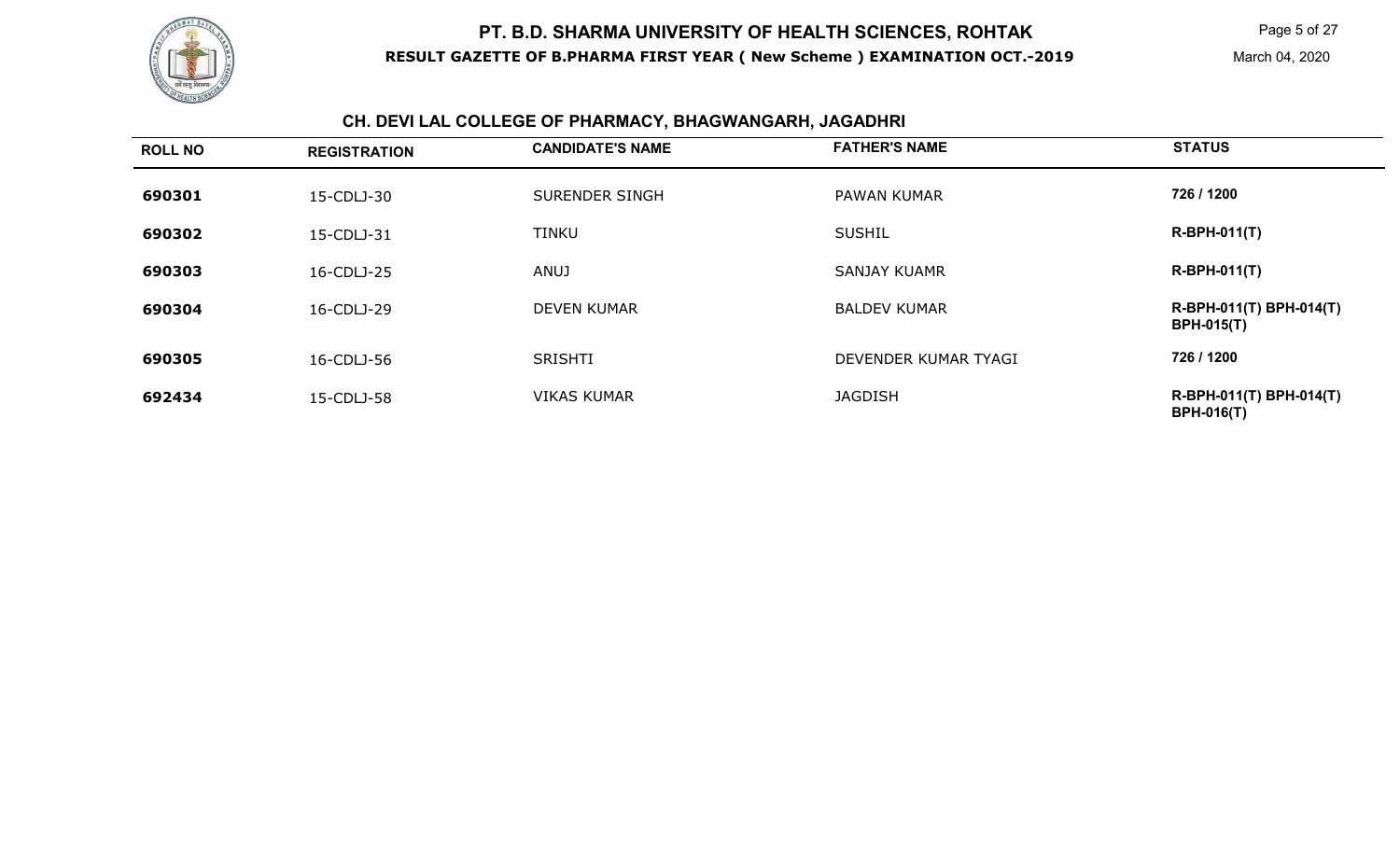

Page 6 of 27

## **R.K.S.D. COLLEGE OF PHARMACY,KAITHAL**

| <b>ROLL NO</b> | <b>REGISTRATION</b> | <b>CANDIDATE'S NAME</b> | <b>FATHER'S NAME</b> | <b>STATUS</b>                                |
|----------------|---------------------|-------------------------|----------------------|----------------------------------------------|
| 690381         | 14-RKSD-07          | <b>AJAY</b>             | <b>JAGDEEP</b>       | R-BPH-011(P) BPH-012                         |
| 690382         | 14-RKSD-32          | <b>RAVI KUMAR</b>       | <b>SURESH KUMAR</b>  | <b>R-BPH-012(T)</b>                          |
| 690383         | 16-RKSD-31          | <b>KAMAL</b>            | <b>RAMESH KUMAR</b>  | $R-BPH-011(T)$                               |
| 690384         | 16-RKSD-49          | PUNEET SHIRA            | <b>SHYAM SINGH</b>   | <b>R-BPH-016(T)</b>                          |
| 690385         | 16-RKSD-51          | <b>RAJAT</b>            | <b>VIRBHAN</b>       | R-BPH-012(T) BPH-014(T)<br><b>BPH-016(T)</b> |
| 692451         | 16-RKSD-19          | <b>ANKIT</b>            | <b>VED PARKASH</b>   | R-BPH-011(T) BPH-013(T)<br><b>BPH-014(T)</b> |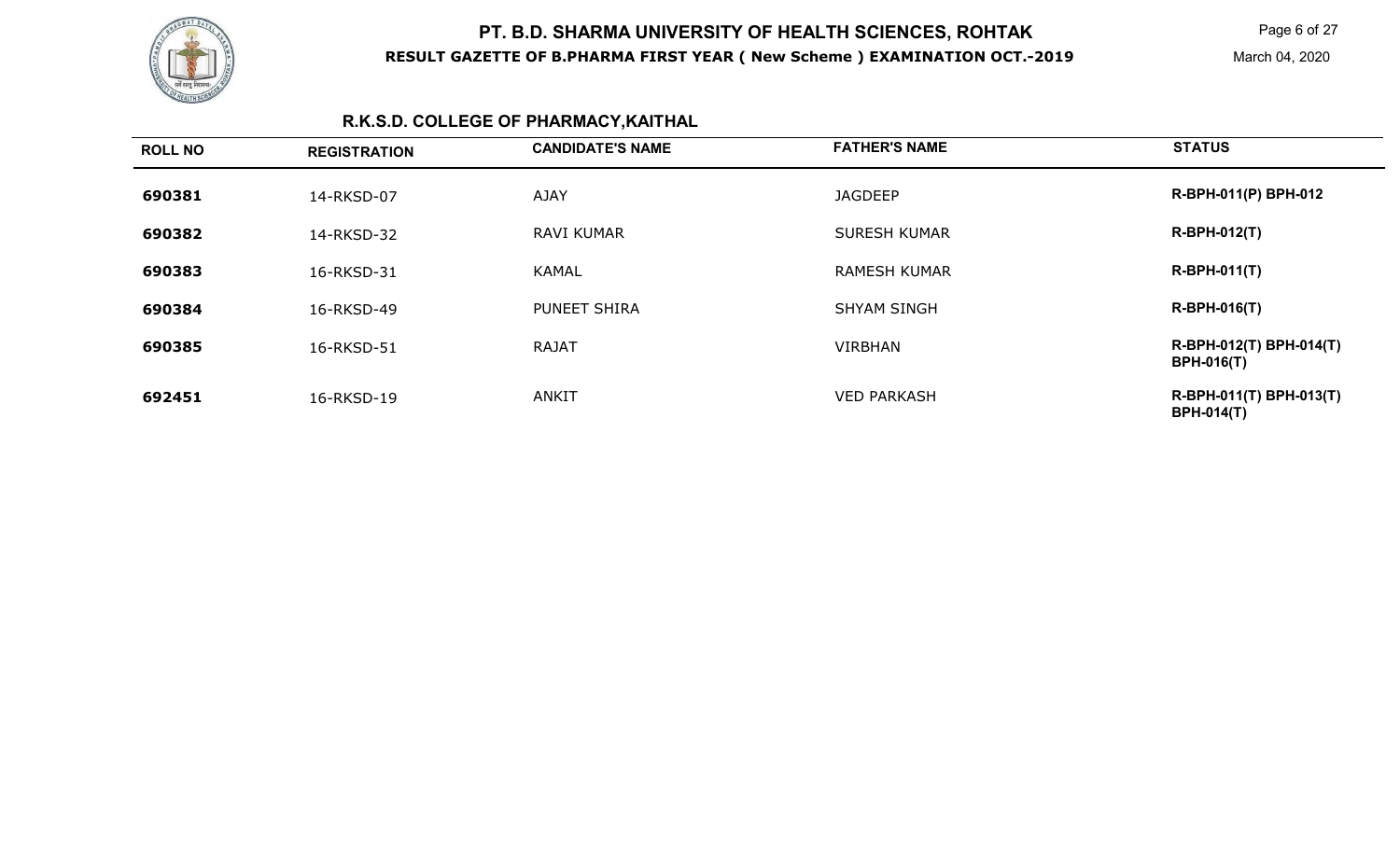

Page 7 of 27

March 04, 2020

#### **JANTA COLLEGE OF PHARMACY, BUTANA (SONIPAT)**

| <b>ROLL NO</b> | <b>REGISTRATION</b> | <b>CANDIDATE'S NAME</b> | <b>FATHER'S NAME</b> | <b>STATUS</b>                                                         |
|----------------|---------------------|-------------------------|----------------------|-----------------------------------------------------------------------|
| 690481         | 14-JCB-44           | <b>VIKAS</b>            | <b>KRISHAN DUTT</b>  | R-BPH-012(T)                                                          |
| 690482         | 15-JCB-01           | AASHISH                 | <b>BHOPAL</b>        | <b>UMC</b>                                                            |
| 690483         | 15-JCB-34           | <b>SAGAR</b>            | <b>SHRI BHAGWAN</b>  | R-BPH-012(T) BPH-013(T)<br><b>BPH-014(T)</b>                          |
| 690484         | 15-JCB-37           | <b>SANJAY</b>           | <b>ASHOK</b>         | 722 / 1200                                                            |
| 690485         | 15-JCB-40           | SHUBHAM                 | <b>RAM MEHAR</b>     | 728 / 1200                                                            |
| 690486         | 15-JCB-50           | VINOD                   | PADAM SINGH          | R-BPH-011(T) BPH-012(T)<br>BPH-014(T) BPH-015(T)<br><b>BPH-016(T)</b> |
| 690487         | 16-JCB-01           | <b>AAKASH</b>           | <b>SURESH KUMAR</b>  | 742 / 1200                                                            |
| 690488         | 16-JCB-03           | AJAY                    | <b>SUMER</b>         | 691 / 1200                                                            |
| 690489         | 16-JCB-09           | <b>ANKIT KHATKHAR</b>   | <b>KULDEEP SINGH</b> | 688 / 1200                                                            |
| 690490         | 16-JCB-36           | <b>RAHUL</b>            | JAIVIR               | 723 / 1200                                                            |
| 690491         | 16-JCB-40           | <b>SACHIN</b>           | MANPHOOL             | 714 / 1200                                                            |
| 690492         | 16-JCB-44           | <b>SAHIL</b>            | <b>BIJENDER</b>      | R-BPH-011(T) BPH-012(T)<br><b>BPH-013(T)</b>                          |
| 690493         | 16-JCB-45           | SAHIL                   | <b>RAMESH</b>        | 685 / 1200                                                            |
| 690494         | 16-JCB-47           | SHUBHAM                 | <b>JAGDISH KUMAR</b> | R-BPH-012(T) BPH-014(T)                                               |
| 690495         | 16-JCB-49           | <b>SUMIT</b>            | <b>NARENDER</b>      | 696 / 1200                                                            |
| 692501         | 14-JCB-29           | <b>RAHUL</b>            | <b>JAGBIR</b>        | R-BPH-012(T)                                                          |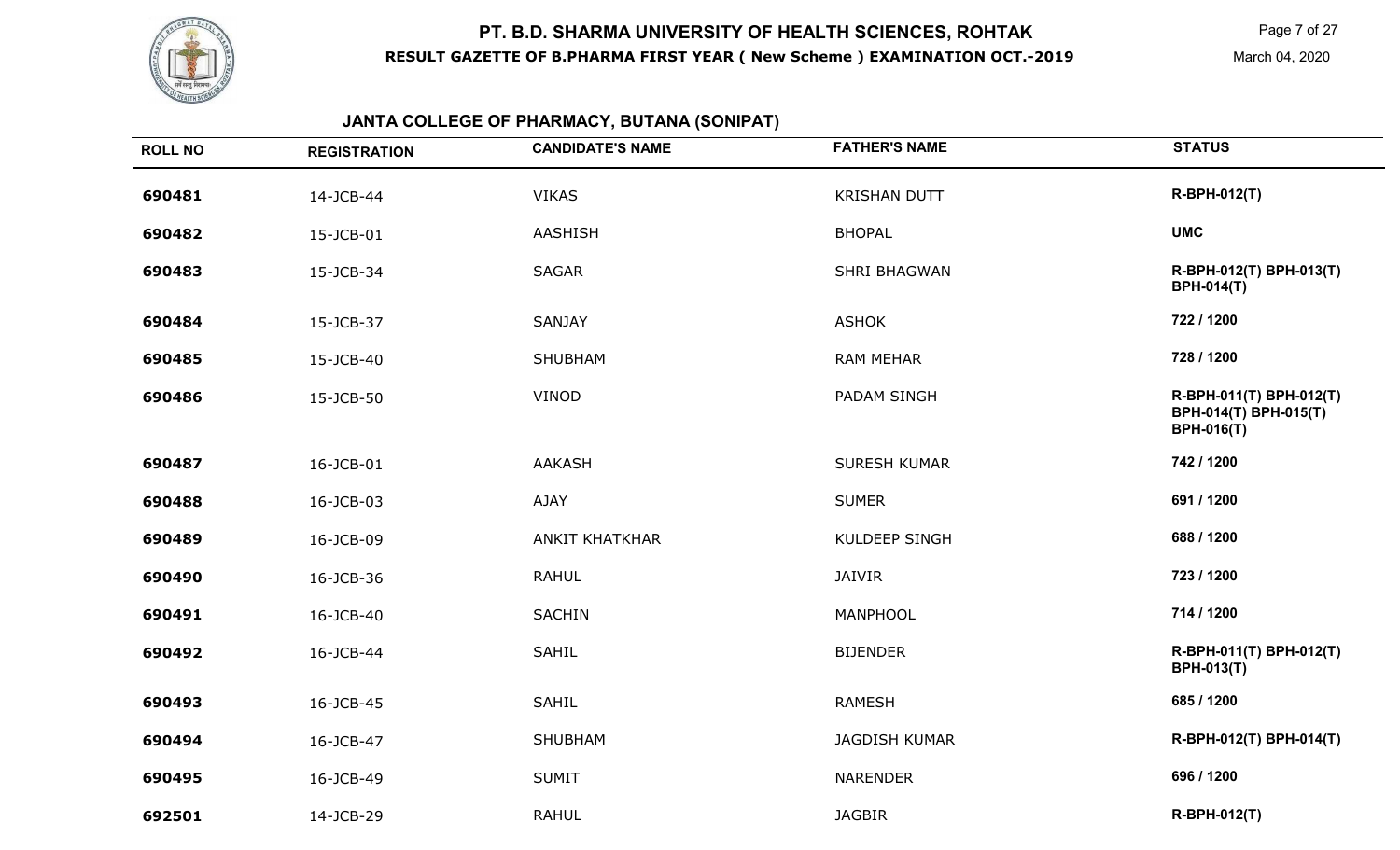

Page 8 of 27

March 04, 2020

#### **JANTA COLLEGE OF PHARMACY, BUTANA (SONIPAT)**

| <b>ROLL NO</b> | <b>REGISTRATION</b> | <b>CANDIDATE'S NAME</b> | <b>FATHER'S NAME</b>  | <b>STATUS</b>           |
|----------------|---------------------|-------------------------|-----------------------|-------------------------|
| 692502         | 16-JCB-57           | <b>VISHAL</b>           | <b>RAJENDER SINGH</b> | R-BPH-012(T) BPH-014(T) |
| 692503         | 15-JCB-15           | <b>DEEPAK</b>           | SATPAL                | 698 / 1200              |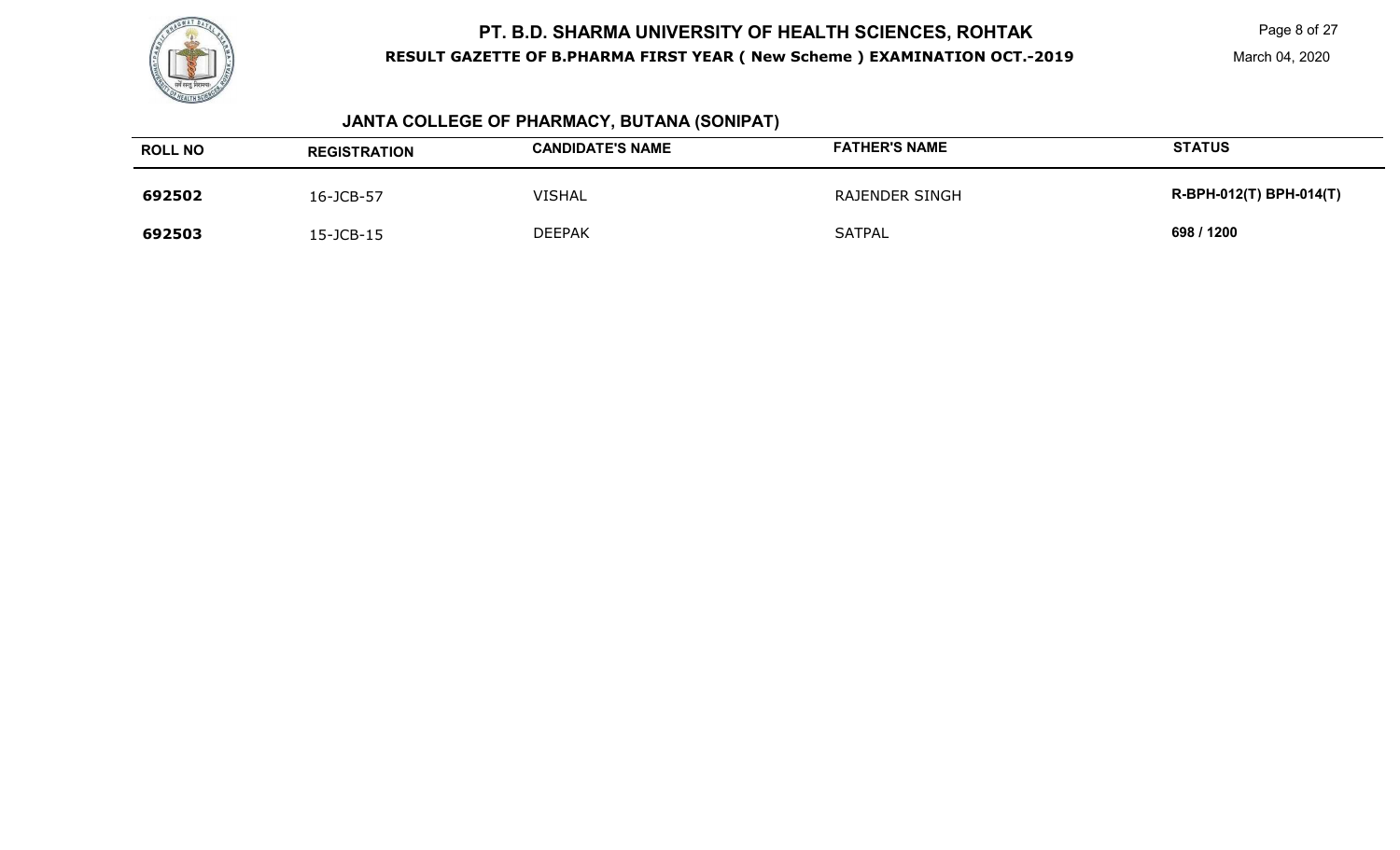

# **JAN NAYAK CH DEVILAL (M) COLLEGE OF PHARMACY,SIRSA**

| <b>ROLL NO</b> | <b>REGISTRATION</b> | <b>CANDIDATE'S NAME</b> | <b>FATHER'S NAME</b>    | <b>STATUS</b>                                |
|----------------|---------------------|-------------------------|-------------------------|----------------------------------------------|
| 692541         | 14-JNCDL-23         | MOHIT SHARMA            | GAYTRINANDAN            | <b>R-BPH-014(T)</b>                          |
| 692542         | 14-JNCDL-33         | <b>SANDEEP</b>          | <b>MADAN LAL</b>        | <b>R-BPH-014(T)</b>                          |
| 692543         | 14-JNCDL-46         | <b>SUNIL KUMAR</b>      | <b>KRISHAN KUMAR</b>    | R-BPH-011(T) BPH-012(T)<br><b>BPH-014(T)</b> |
| 692544         | 16-JNCDL-213        | <b>KAPIL MONGA</b>      | <b>ASHOK KUMAR</b>      | <b>R-BPH-014(T)</b>                          |
| 692545         | 16-JNCDL-219        | <b>NAVDEEP</b>          | <b>ASHOK KUMAR</b>      | 709 / 1200                                   |
| 692546         | 16-JNCDL-229        | SURYA JAKHAR            | <b>GAGANDEEP JAKHAR</b> | R-BPH-012(T) BPH-014(T)<br><b>BPH-016(T)</b> |
| 692547         | 16-JNCDL-205        | <b>BHAVYAM SHARMA</b>   | SANJEEV SHARMA          | R-BPH-012(T) BPH-016(T)                      |
| 692548         | 16-JNCDL-218        | MOHIT MEHTA             | <b>OM PARKASH</b>       | 757 / 1200                                   |
| 692549         | 16-JNCDL-227        | <b>SANJAY KUMAR</b>     | <b>BALBIR SINGH</b>     | <b>R-BPH-016(T)</b>                          |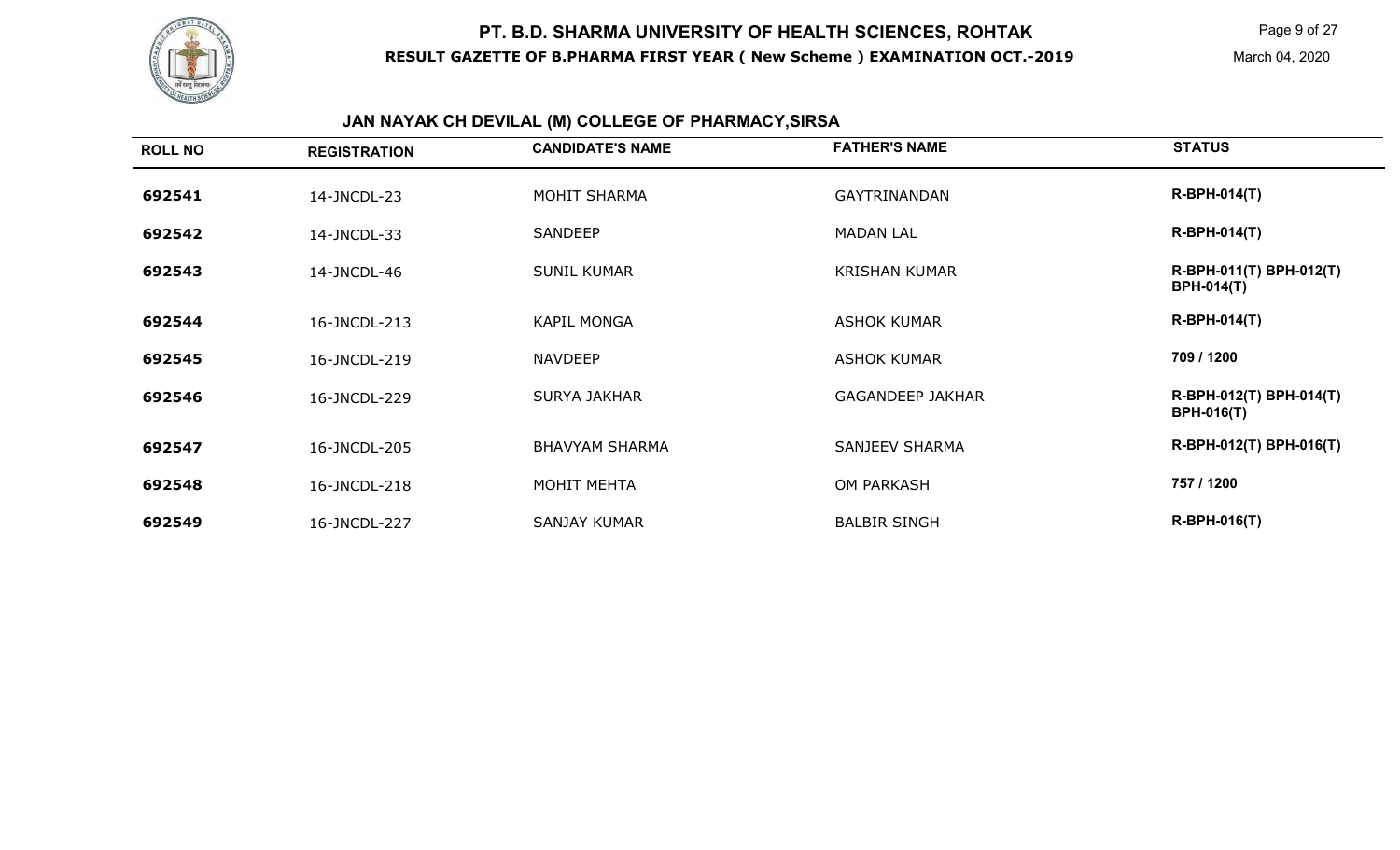

Page 10 of 27

## **RAJENDRA INSTITUTE OF TECHNOLOGY & SCIENCES, SIRSA**

| <b>ROLL NO</b> | <b>REGISTRATION</b> | <b>CANDIDATE'S NAME</b> | <b>FATHER'S NAME</b>   | <b>STATUS</b>                                                         |
|----------------|---------------------|-------------------------|------------------------|-----------------------------------------------------------------------|
| 690681         | 15-RITS-03          | <b>HARDEEP KUMAR</b>    | DES RAJ                | <b>R-BPH-014(T)</b>                                                   |
| 690682         | 15-RITS-34          | <b>HIMANSHU SINGLA</b>  | <b>KRISHAN BHAGWAN</b> | R-BPH-012(T) BPH-014(T)                                               |
| 690683         | 15-RITS-49          | <b>ASHISH RANIWAL</b>   | DAYA KISHAN            | $R-BPH-011(T)$                                                        |
| 690684         | 16-RITS-04          | <b>AMIT KUMAR</b>       | <b>HARBANS LAL</b>     | 684 / 1200                                                            |
| 690685         | 16-RITS-22          | <b>RAHUL KUMAR</b>      | <b>PAWAN KUMAR</b>     | 697 / 1200                                                            |
| 692561         | 16-RITS-10          | <b>INDU SINGH</b>       | <b>VIJAY SINGH</b>     | R-BPH-011(T) BPH-012(T)<br>BPH-014(T) BPH-015(T)<br><b>BPH-016(T)</b> |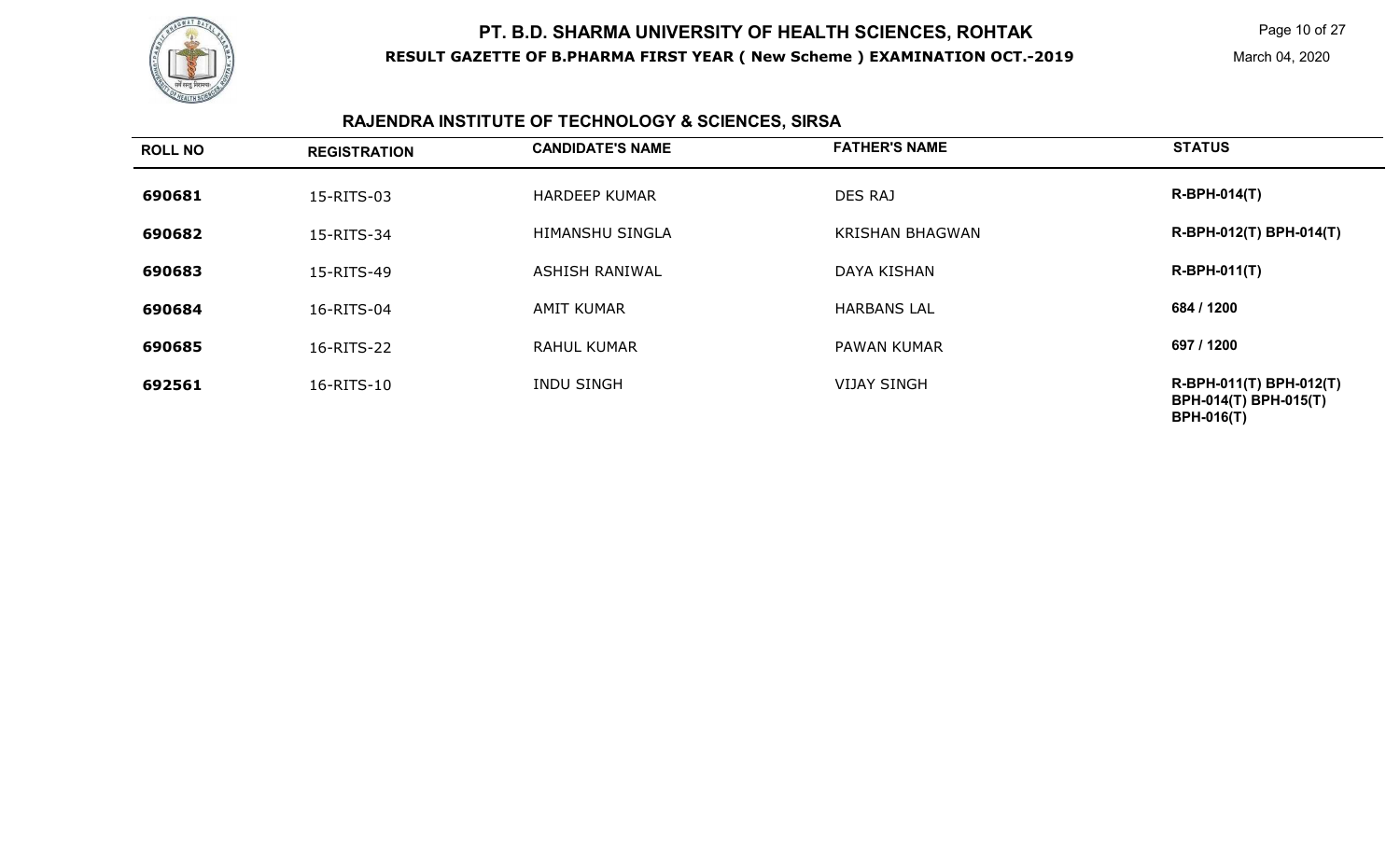

#### **DOON VALLEY INSTITUTE OF PHARMACY & MEDICINE KARNAL**

| <b>ROLL NO</b> | <b>REGISTRATION</b> | <b>CANDIDATE'S NAME</b> | <b>FATHER'S NAME</b> | <b>STATUS</b>                                    |
|----------------|---------------------|-------------------------|----------------------|--------------------------------------------------|
| 690761         | 16-DVI-32           | MOHIT KUMAR             | AJAY KUMAR           | R-BPH-011(T) BPH-012(T)<br>BPH-014(T) BPH-016(T) |
| 690762         | 16-DVI-33           | MOHIT KUMAR             | RAM PAL SINGH        | <b>R-BPH-014(T)</b>                              |
| 690763         | 16-DVI-35           | MOHMMAD TAYYAB          | ALLAUDIN             | <b>R-BPH-014(T)</b>                              |
| 690764         | 16-DVI-45           | <b>SAWAN LATHER</b>     | MULTAN SINGH         | <b>R-BPH-014(T)</b>                              |
| 692601         | 16-DVI-09           | <b>AYUSH KUMAR</b>      | NARINDER KUMAR       | <b>R-BPH-016(T)</b>                              |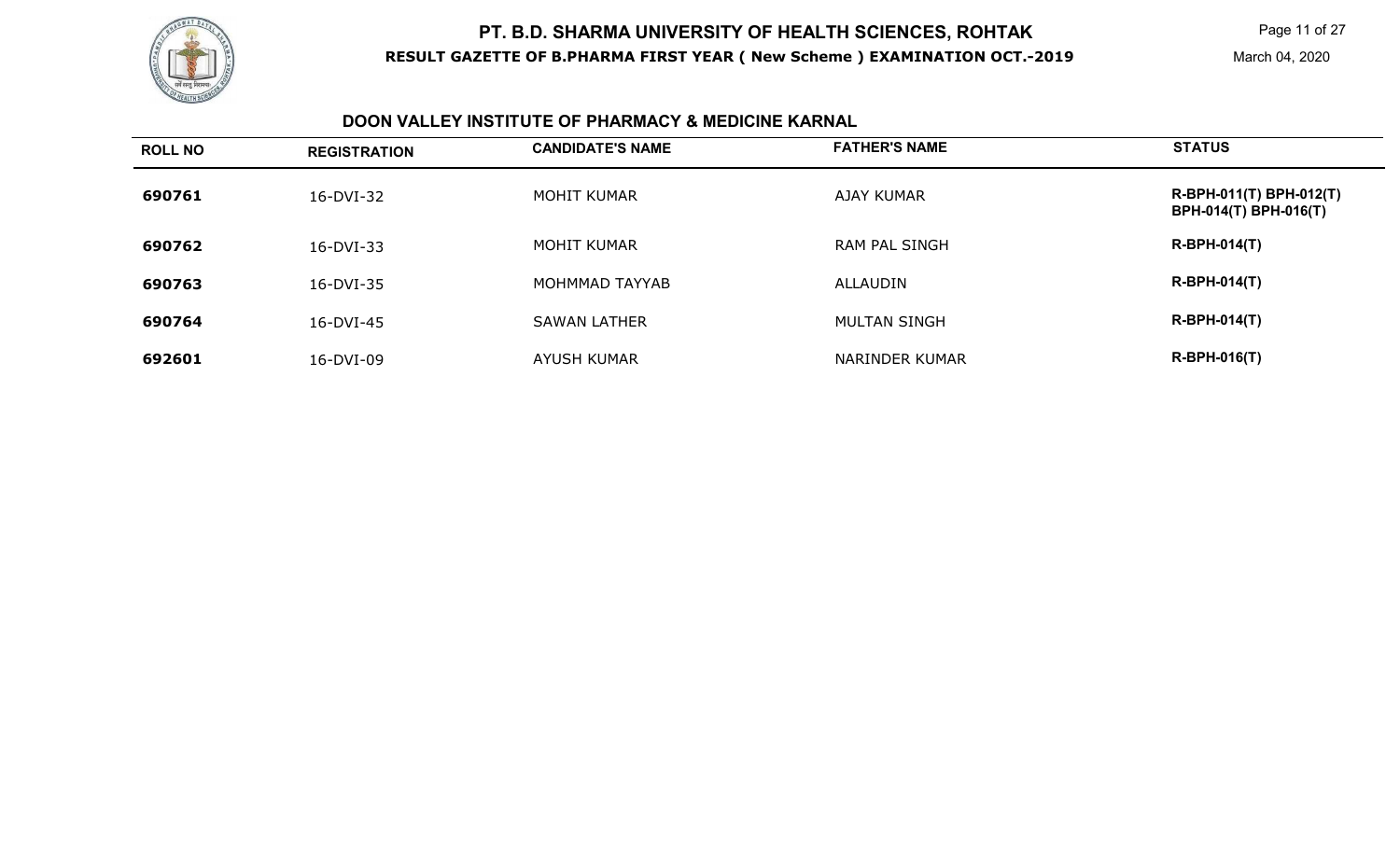

## **SHRI RAM COLLEGE OF PHARMACY, RAMBA, KARNAL**

| <b>ROLL NO</b> | <b>REGISTRATION</b> | <b>CANDIDATE'S NAME</b> | <b>FATHER'S NAME</b>  | <b>STATUS</b>                                    |
|----------------|---------------------|-------------------------|-----------------------|--------------------------------------------------|
| 690821         | 15-SRC-11           | <b>ABDUL RAHMAN</b>     | <b>JAMALU</b>         | R-BPH-011(T) BPH-014(T)                          |
| 690822         | 15-SRC-46           | <b>AJAY KUMAR</b>       | <b>JAI BHAGWAN</b>    | R-BPH-012(T) BPH-014(T)                          |
| 690823         | 16-SRC-09           | <b>BHUPINDER SINGH</b>  | <b>NAZAR SINGH</b>    | <b>R-BPH-014(T)</b>                              |
| 690824         | 16-SRC-10           | <b>DISHANT KUMAR</b>    | <b>JOGINDER SINGH</b> | R-BPH-012(T) BPH-013(T)<br><b>BPH-014(T)</b>     |
| 690825         | 16-SRC-12           | <b>DEEPAK PHULRA</b>    | <b>SURENDER</b>       | R-BPH-012(T) BPH-014(T)                          |
| 690826         | 16-SRC-24           | PARMINDER SINGH         | <b>NAIB SINGH</b>     | <b>R-BPH-012(T)</b>                              |
| 690827         | 16-SRC-26           | PUNIT SHARMA            | YASHPAL SHARMA        | $R-BPH-014(T)$                                   |
| 690828         | 16-SRC-30           | RAHUL KATARIA           | <b>TEJPAL</b>         | R-BPH-014(T) BPH-015(T)                          |
| 690829         | 16-SRC-59           | <b>VISHAL PAL</b>       | RAJENDER PAL          | R-BPH-012(T) BPH-014(T)<br>BPH-015(T) BPH-016(T) |
| 690830         | 16-SRC-60           | <b>KAMAL</b>            | <b>ISHAM SINGH</b>    | <b>R-BPH-012(T)</b>                              |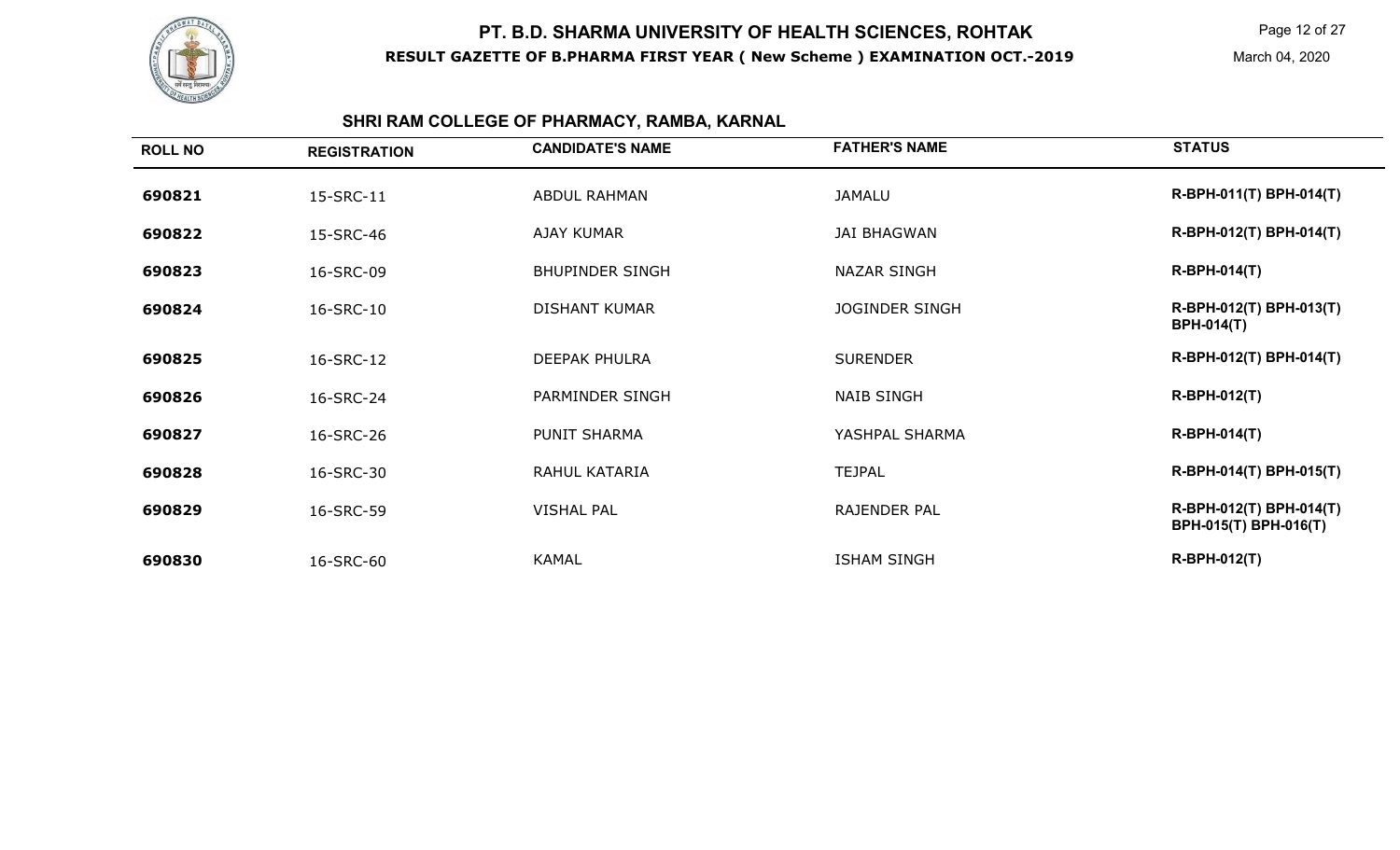

## **B S ANANGPURIA INSTITUTE OF PHARMACY,FARIDABAD**

| <b>ROLL NO</b> | <b>REGISTRATION</b> | <b>CANDIDATE'S NAME</b> | <b>FATHER'S NAME</b>    | <b>STATUS</b>                                |
|----------------|---------------------|-------------------------|-------------------------|----------------------------------------------|
| 690911         | 15-BSAI-12          | <b>BHARAT GOYAL</b>     | <b>RAJKUMAR GOYAL</b>   | <b>R-BPH-012(T)</b>                          |
| 690912         | 15-BSAI-29          | <b>JATIN TANWAR</b>     | <b>JAGPAL TANWAR</b>    | R-BPH-011(T) BPH-012(T)<br><b>BPH-014(T)</b> |
| 690913         | 15-BSAI-53          | <b>PUNIT SHARMA</b>     | <b>SOHAN LAL SHARMA</b> | <b>R-BPH-012(T)</b>                          |
| 690914         | 15-BSAI-56          | <b>RAJNEESH</b>         | <b>NILESH PANDEY</b>    | 637 / 1200                                   |
| 690915         | 16-BSAI-32          | <b>MILAN KUAMR</b>      | <b>BHAGWAN DASS</b>     | 767 / 1200                                   |
| 690916         | 16-BSAI-34          | <b>MONIKA SHARMA</b>    | <b>NATHI LAL</b>        | 767 / 1200                                   |
| 690917         | 16-BSAI-42          | <b>PARVESH</b>          | <b>RAJVIR SINGH</b>     | <b>R-BPH-014(T)</b>                          |
| 690918         | 16-BSAI-46          | RAHUL GUPTA             | <b>OMBIR GUPTA</b>      | R-BPH-012(T) BPH-014(T)                      |
| 690919         | 16-BSAI-72          | <b>DEVESH PATHAK</b>    | <b>MAHARAM</b>          | <b>R-BPH-014(T)</b>                          |
| 692661         | 15-BSAI-28          | <b>IMRAN</b>            | <b>HASSAN MOHAMMAD</b>  | R-BPH-013(T) BPH-014(T)<br><b>BPH-016(T)</b> |
| 692662         | 15-BSAI-86          | <b>VIMAL SHARMA</b>     | <b>RAMESH SHARMA</b>    | <b>R-BPH-014(T)</b>                          |
| 692664         | 16-BSAI-54          | SHIVAM MISHRA           | <b>MAHESH MISHRA</b>    | 733 / 1200                                   |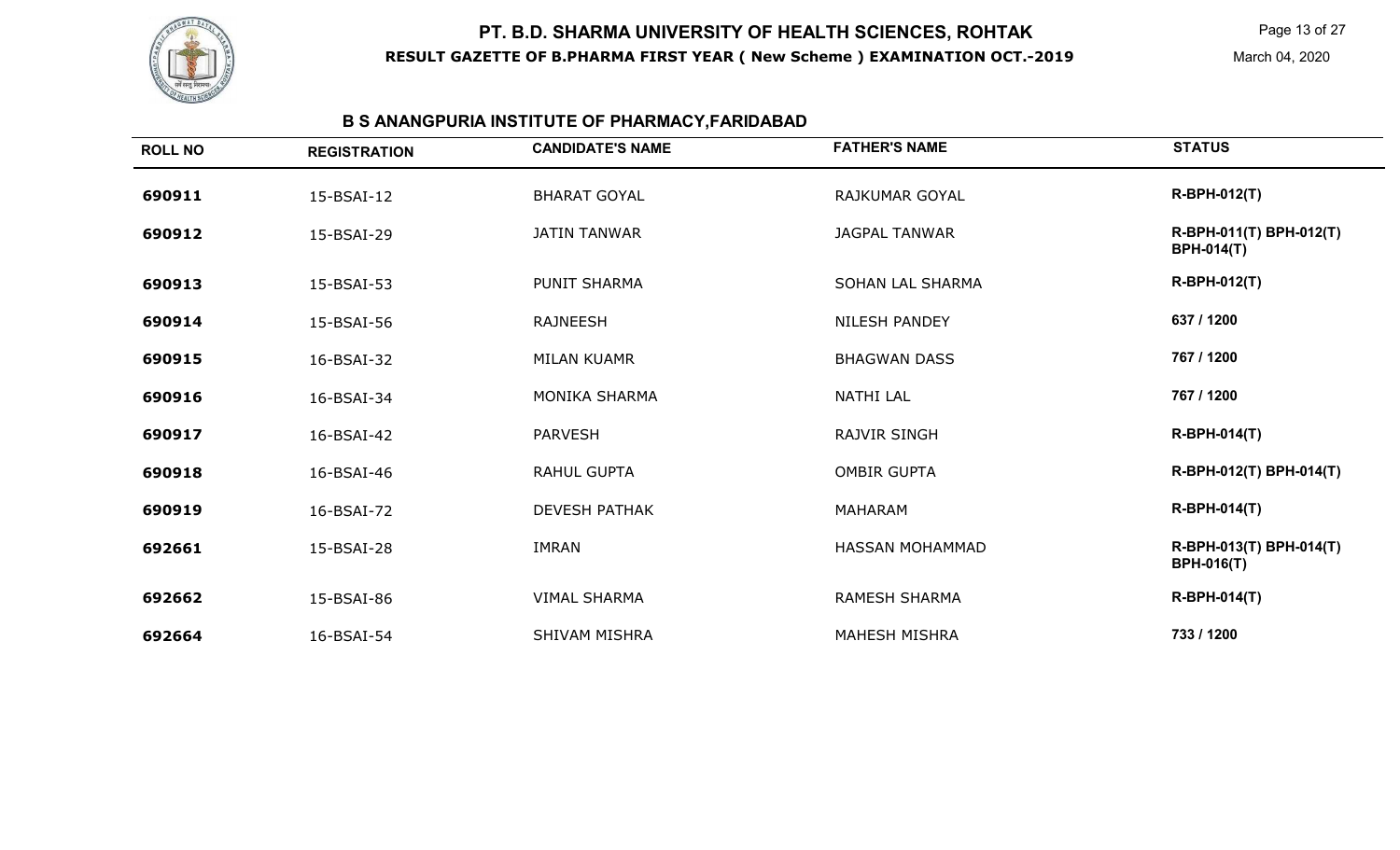

Page 14 of 27

March 04, 2020

#### **HINDU COLLEGE OF PHARMACY SONEPAT**

| <b>ROLL NO</b> | <b>REGISTRATION</b> | <b>CANDIDATE'S NAME</b> | <b>FATHER'S NAME</b>    | <b>STATUS</b>           |
|----------------|---------------------|-------------------------|-------------------------|-------------------------|
| 691021         | 14-HC-01            | <b>AJAY SAROHA</b>      | <b>RAM KISHAN</b>       | <b>R-BPH-014(T)</b>     |
| 691022         | 14-HC-06            | <b>ANKIT</b>            | <b>SURAJMAL</b>         | <b>R-BPH-014(T)</b>     |
| 691023         | 14-HC-15            | DEEPAK RAGHAV           | <b>BHUPENDER RAGHAV</b> | <b>R-BPH-014(T)</b>     |
| 691024         | 14-HC-16            | <b>DURGESH</b>          | JAI PARKASH MISHRA      | <b>R-BPH-014(T)</b>     |
| 691025         | 14-HC-42            | <b>RAHUL DEV</b>        | <b>UMED SINGH</b>       | <b>R-BPH-014(T)</b>     |
| 691026         | 14-HC-44            | <b>RAVI</b>             | <b>SURENDER SINGH</b>   | <b>R-BPH-012(T)</b>     |
| 691027         | 14-HC-45            | <b>ROHIT</b>            | <b>BALJEET SHARMA</b>   | <b>R-BPH-014(T)</b>     |
| 691028         | 15-HC-11            | <b>ASHISH</b>           | <b>SATISH KUMAR</b>     | R-BPH-012(T) BPH-014(T) |
| 691029         | 15-HC-38            | PRATHAM                 | PRAVEEN SHARMA          | R-BPH-012(T) BPH-014(T) |
| 691030         | 16-HC-05            | <b>AMIT KUMAR</b>       | <b>RAM DHARI SINGH</b>  | <b>R-BPH-014(T)</b>     |
| 691031         | 16-HC-21            | DEEPAK ROHILLA          | RAJENDER KUMAR ROHILLA  | <b>R-BPH-012(T)</b>     |
| 691032         | 16-HC-24            | <b>HARSH</b>            | <b>BRAHM SINGH</b>      | <b>R-BPH-011(T)</b>     |
| 691033         | 16-HC-27            | MITTAL HRISHABH MUKESH  | <b>MUKESH</b>           | R-BPH-012(T) BPH-014(T) |
| 691034         | 16-HC-48            | <b>SAURABH</b>          | <b>RAM NARAYAN</b>      | R-BPH-012(T) BPH-014(T) |
| 691035         | 16-HC-52            | <b>SUMIT</b>            | <b>KRISHAN</b>          | R-BPH-012(T) BPH-014(T) |
| 691036         | 16-HC-54            | <b>SUMIT</b>            | <b>SURENDER SHARMA</b>  | R-BPH-012(T) BPH-014(T) |
| 691037         | 16-HC-57            | <b>VIPIN</b>            | <b>SHAMSHER</b>         | 688 / 1200              |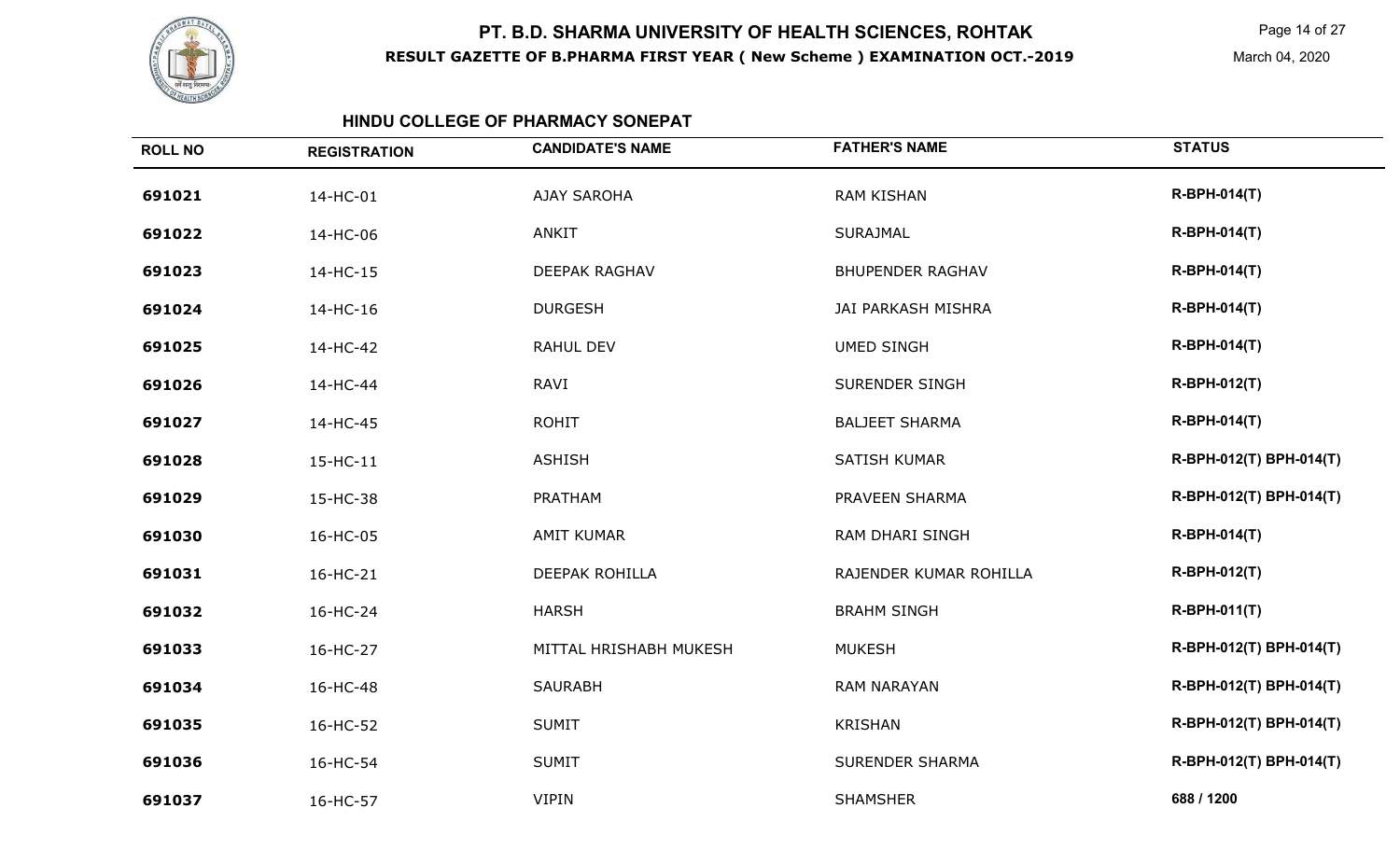

Page 15 of 27

March 04, 2020

#### **HINDU COLLEGE OF PHARMACY SONEPAT**

| <b>ROLL NO</b> | <b>REGISTRATION</b> | <b>CANDIDATE'S NAME</b> | <b>FATHER'S NAME</b> | <b>STATUS</b>  |
|----------------|---------------------|-------------------------|----------------------|----------------|
| 692712         | 15-HC-07            | <b>ANCHIS</b>           | ANIL                 | $R-BPH-014(T)$ |
| 692713         | 15-HC-09            | ANKUSH                  | <b>DILBAG SINGH</b>  | $R-BPH-014(T)$ |
| 692714         | 15-HC-39            | PRINCE                  | <b>SHAMSHER</b>      | $R-BPH-014(T)$ |
| 692715         | 16-HC-11            | <b>ANKUSH ANEJA</b>     | JAI GOPAL ANEJA      | 696 / 1200     |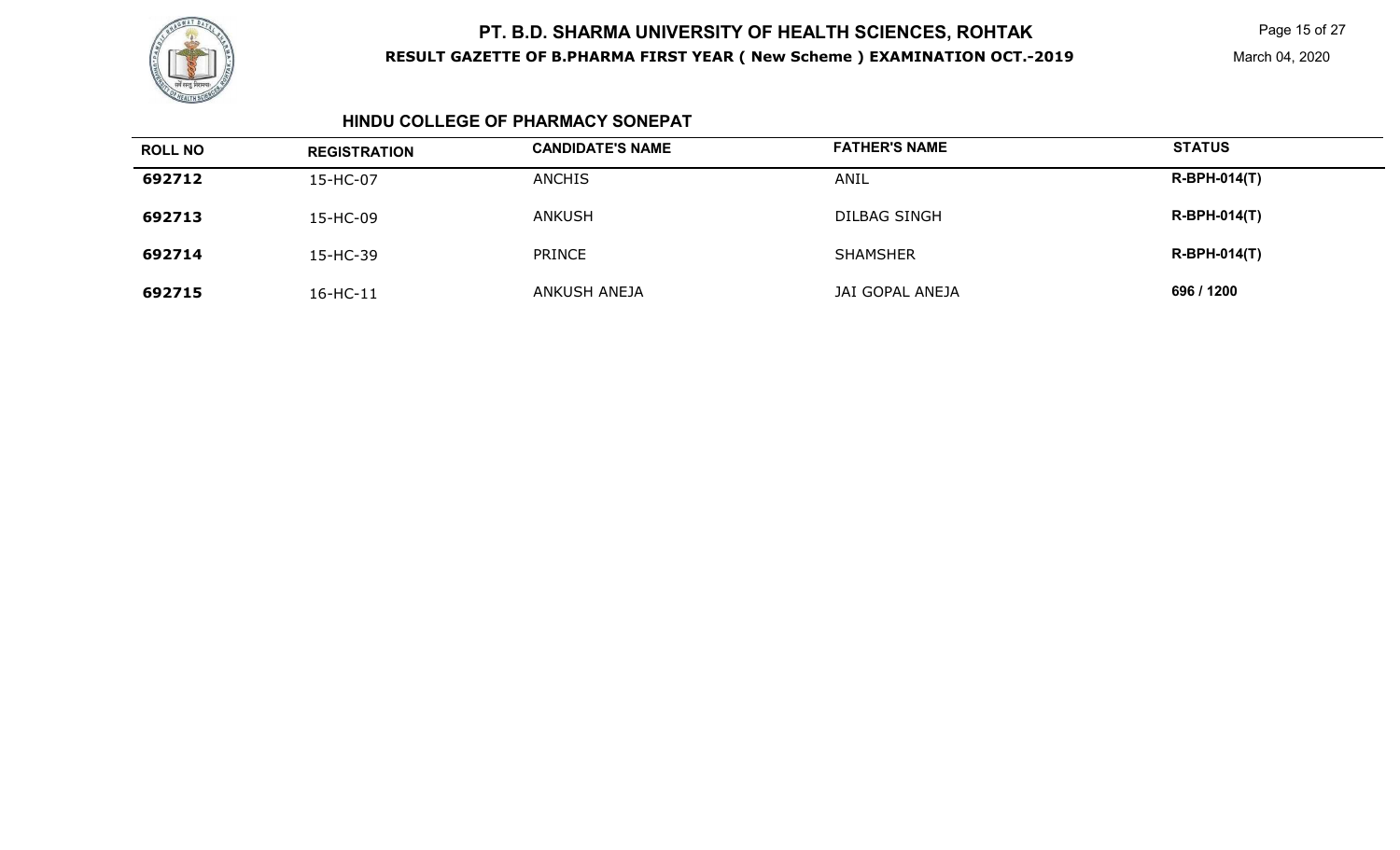

Page 16 of 27

March 04, 2020

## **P D M SCHOOL OF PHARMACY, KARSINDHU, SAFIDON, JIND**

| <b>ROLL NO</b> | <b>REGISTRATION</b> | <b>CANDIDATE'S NAME</b> | <b>FATHER'S NAME</b>   | <b>STATUS</b>                                    |
|----------------|---------------------|-------------------------|------------------------|--------------------------------------------------|
| 691151         | 14-PDMS-02          | <b>AMIT KUMAR</b>       | <b>SATYAWAN</b>        | R-BPH-012(T) BPH-016(T)                          |
| 691152         | 14-PDMS-39          | RINKU                   | <b>SATYAWAN</b>        | <b>R-BPH-014(T)</b>                              |
| 691153         | 14-PDMS-50          | VIJAY                   | <b>SURENDER NAVEEN</b> | R-BPH-011(T) BPH-012(T)<br><b>BPH-016(T)</b>     |
| 691154         | 14-PDMS-60          | <b>YOGESH</b>           | <b>SURAJMAL</b>        | R-BPH-016(T)                                     |
| 691155         | 16-PDMS-27          | PARAMDEEP DHULL         | <b>JITENDER</b>        | <b>R-BPH-014(T)</b>                              |
| 691156         | 16-PDMS-35          | <b>RAKESH</b>           | <b>DHARAM SINGH</b>    | R-BPH-012(T)                                     |
| 691157         | 16-PDMS-53          | <b>VICKY DHILLON</b>    | <b>KULDEEP</b>         | R-BPH-011(T) BPH-012(T)<br>BPH-014(T) BPH-016(T) |
| 691158         | 16-PDMS-55          | <b>VIRENDER</b>         | <b>JAIBHAGWAN</b>      | R-BPH-012(T)                                     |
| 691159         | 16-PDMS-56          | <b>VIRENDER</b>         | <b>MAHABIR</b>         | <b>R-BPH-014(T)</b>                              |
| 692752         | 15-PDMS-10          | <b>BHAVAY SINGLA</b>    | PANKAJ SINGLA          | 775 / 1200                                       |
| 692753         | 15-PDMS-35          | RIZWAN ALI              | RIYASAT ALI            | R-BPH-011(T) BPH-014(T)                          |
| 692754         | 15-PDMS-56          | MOHD GULZAR             | MOHD IRSHAD            | <b>R-BPH-014(T)</b>                              |
| 692755         | 16-PDMS-05          | <b>AMIT SHARMA</b>      | <b>ISHWAR DUTT</b>     | R-BPH-011(T) BPH-012(T)<br>BPH-014(T) BPH-016(T) |
| 692756         | 16-PDMS-06          | <b>ANKIT JAIST</b>      | <b>RAM CHANDER</b>     | <b>R-BPH-014(T)</b>                              |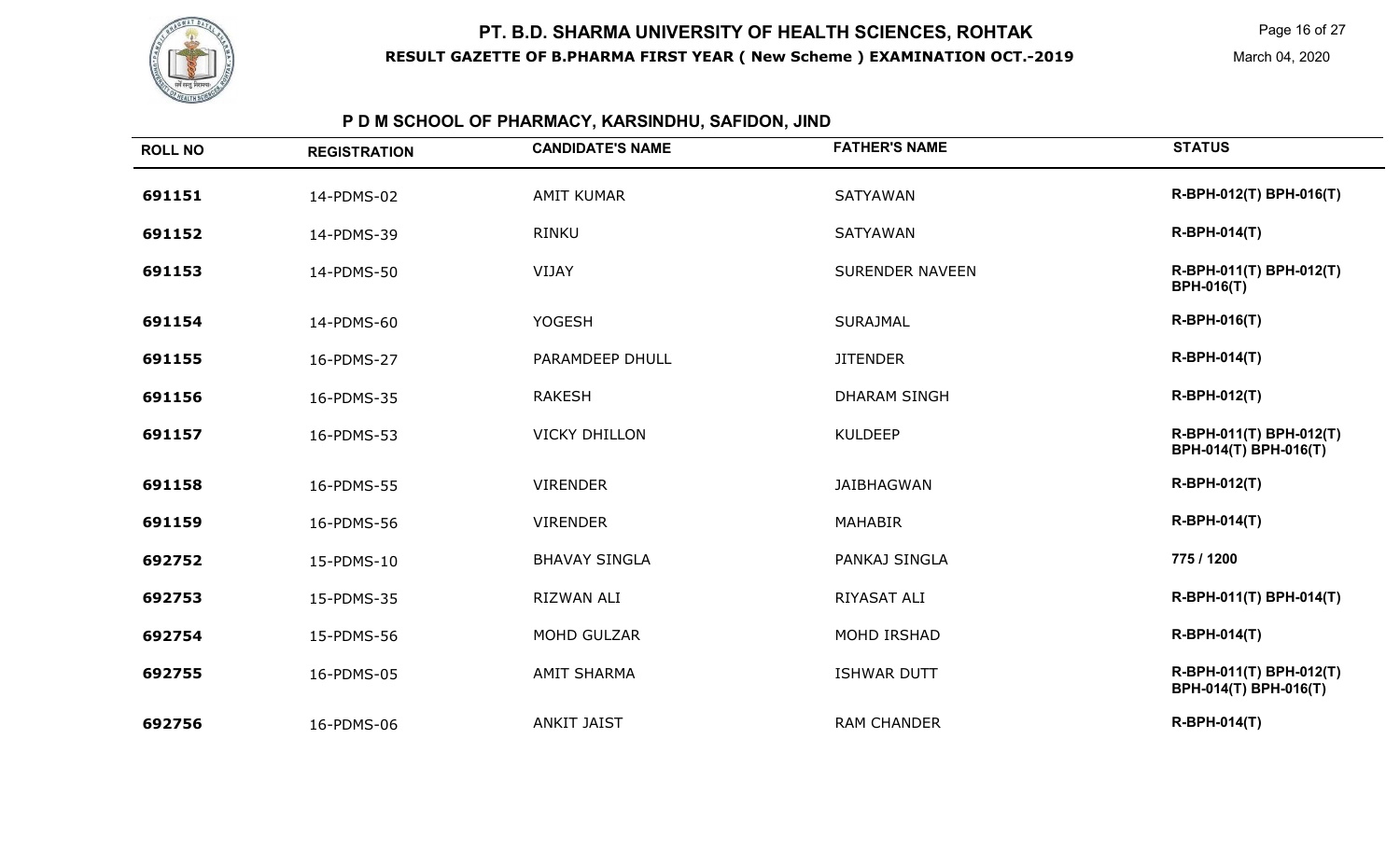

Page 17 of 27

## **G.V.M. COLLEGE OF PHARMACY SONEPAT (HARYANA)**

| <b>ROLL NO</b> | <b>REGISTRATION</b> | <b>CANDIDATE'S NAME</b> | <b>FATHER'S NAME</b> | <b>STATUS</b>       |
|----------------|---------------------|-------------------------|----------------------|---------------------|
| 691251         | 14-GVMC-15          | POOJA DEVI              | <b>SATYA NARAYAN</b> | <b>R-BPH-014(T)</b> |
| 691252         | 14-GVMC-17          | RASHMI                  | YAGYA PRASAD         | <b>R-BPH-014(T)</b> |
| 691253         | 15-GVMC-20          | VAIDEHI                 | <b>SATISH KUMAR</b>  | <b>R-BPH-012(T)</b> |
| 691254         | 16-GVMC-26          | PREETI                  | <b>RAM TIRTH</b>     | 666 / 1200          |
| 691255         | 16-GVMC-39          | <b>VAISHALI BISHT</b>   | <b>DEEPAK BISHT</b>  | <b>R-BPH-012(T)</b> |
| 692801         | 15-GVMC-04          | <b>KOMAL BATRA</b>      | <b>KRISHAN BATRA</b> | <b>R-BPH-014(T)</b> |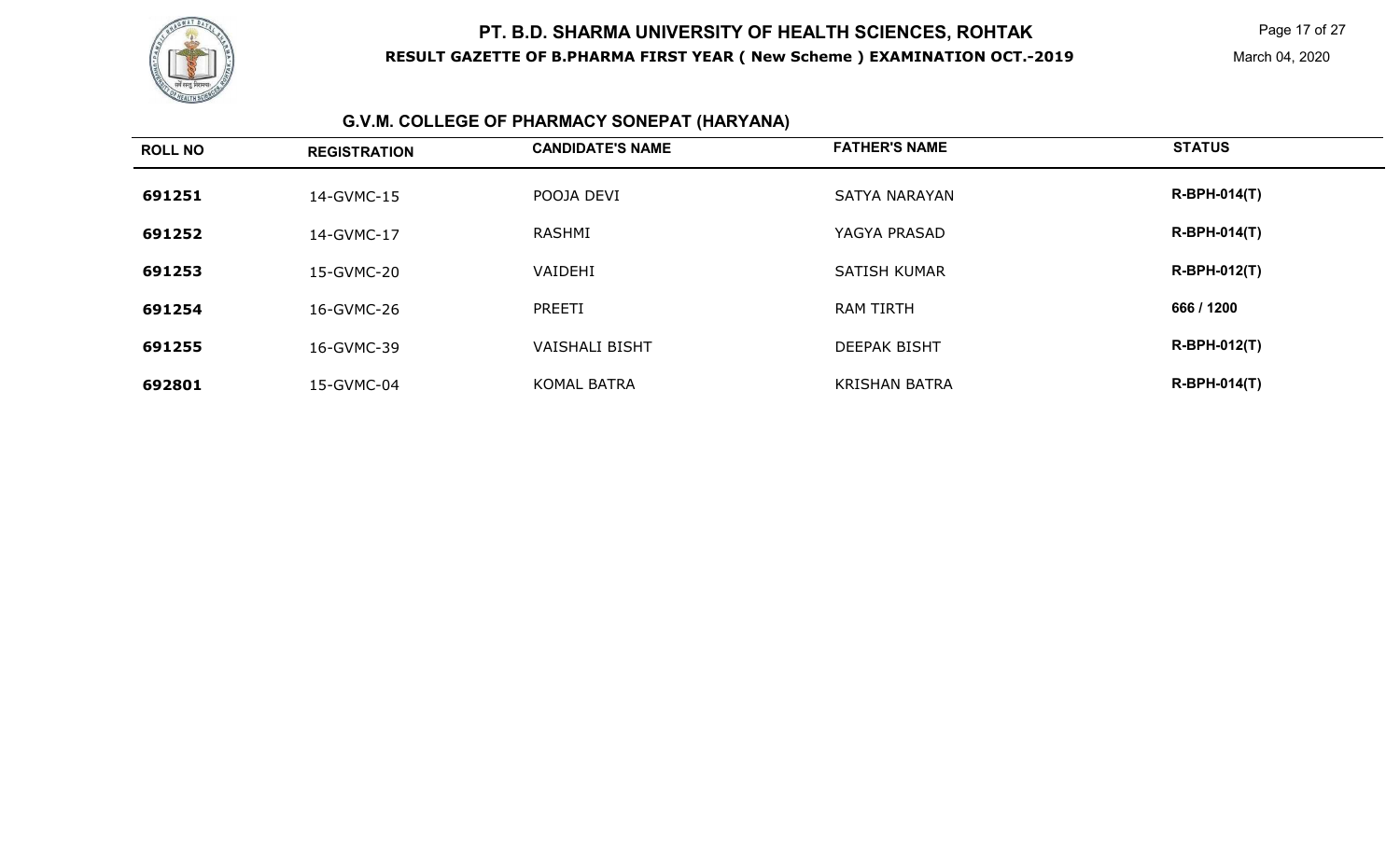

Page 18 of 27

## **VAISH INST. OF PHARMACEUTICAL EDU. & RESEARCH, ROHTAK**

| <b>ROLL NO</b> | <b>REGISTRATION</b> | <b>CANDIDATE'S NAME</b> | <b>FATHER'S NAME</b> | <b>STATUS</b>                                |
|----------------|---------------------|-------------------------|----------------------|----------------------------------------------|
| 691312         | 16-VIR-28           | <b>PULKIT</b>           | <b>MAHAVIR SINGH</b> | <b>R-BPH-012(T)</b>                          |
| 691313         | 16-VIR-33           | <b>RAVI PULIST</b>      | YOGESH PULIST        | <b>R-BPH-014(T)</b>                          |
| 691314         | 16-VIR-43           | <b>SUMIT</b>            | <b>JAGDISH KUMAR</b> | <b>R-BPH-012(T)</b>                          |
| 692811         | 15-VIR-43           | SAHIL                   | <b>SURESH</b>        | <b>R-BPH-012(T)</b>                          |
| 692812         | 15-VIR-51           | <b>SUMIT</b>            | <b>JAGBIR</b>        | 659 / 1200                                   |
| 692813         | 16-VIR-22           | <b>NEERAJ</b>           | RAMMEHAR             | 756 / 1200                                   |
| 692814         | 16-VIR-25           | PANKAJ KUMAR JANGRA     | RAJKUMAR             | R-BPH-012(T) BPH-013(T)<br><b>BPH-014(T)</b> |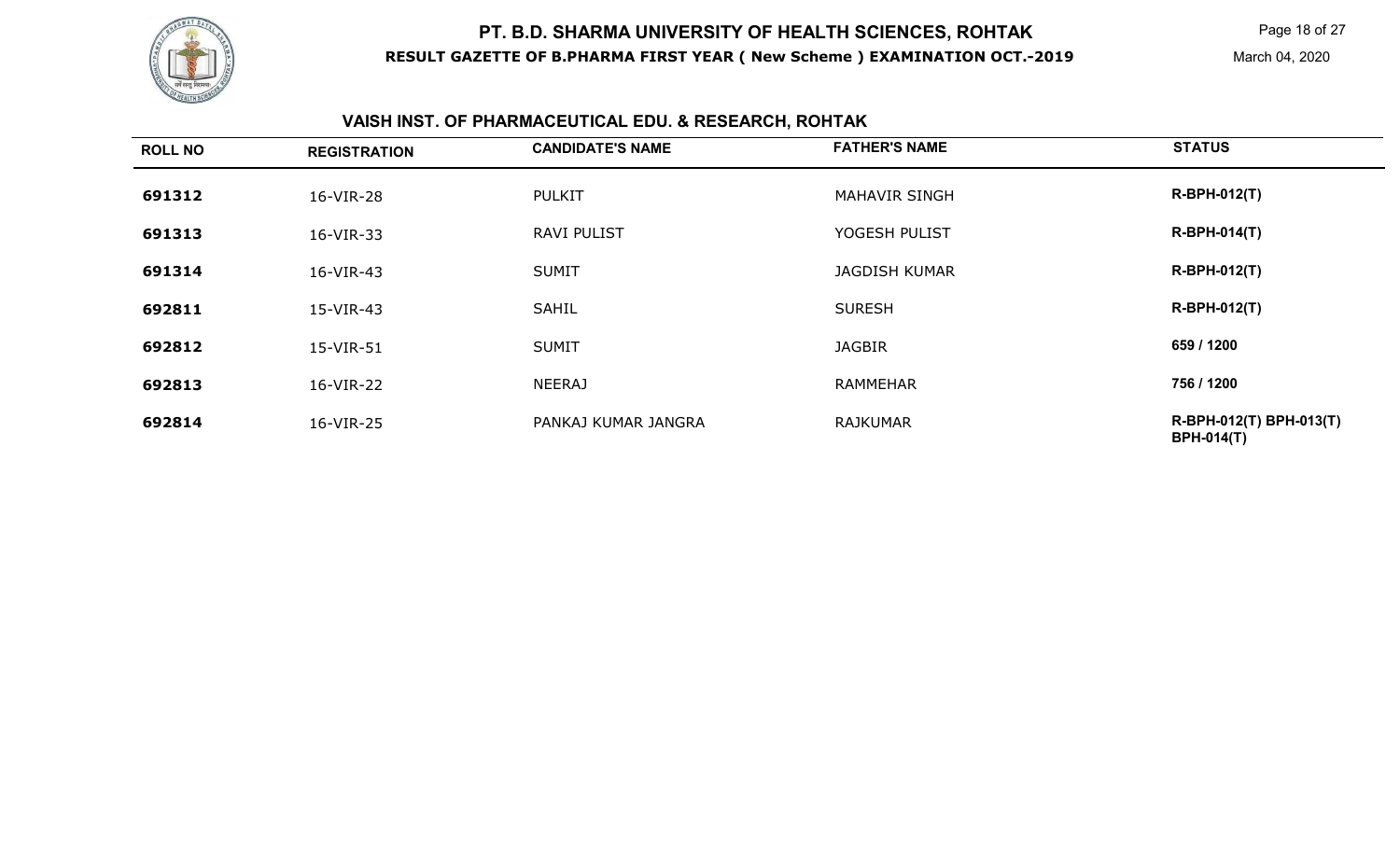

**BPH-016(T)** 

#### **ADVANCED INSTITUTE OF PHARMACY, AURANGABAD, PALWAL**

| <b>ROLL NO</b> | <b>REGISTRATION</b> | <b>CANDIDATE'S NAME</b> | <b>FATHER'S NAME</b>      | <b>STATUS</b>                                    |
|----------------|---------------------|-------------------------|---------------------------|--------------------------------------------------|
| 691445         | 15-AIAP-03          | <b>AJAY</b>             | <b>NARESH</b>             | 672 / 1200                                       |
| 691446         | 16-AIAP-03          | <b>AJAY KUMAR</b>       | DEVENDRA SHARMA           | R-BPH-014(T) BPH-016(T)                          |
| 691447         | 16-AIAP-17          | <b>CHAMAN</b>           | <b>HEMCHAND</b>           | R-BPH-016(T)                                     |
| 691448         | 16-AIAP-20          | <b>DEEPAK</b>           | <b>ASHOK KUMAR</b>        | <b>R-BPH-014(T)</b>                              |
| 691449         | 16-AIAP-29          | <b>GULSHAN</b>          | <b>ROHTASH</b>            | <b>R-BPH-016(T)</b>                              |
| 691450         | 16-AIAP-30          | <b>HARIOM SAINI</b>     | <b>GHANSHYAM SAINI</b>    | <b>R-BPH-014(T)</b>                              |
| 691451         | 16-AIAP-34          | HIMANSHU PASSI          | SURINDER PAL              | R-BPH-011(T) BPH-012(T)                          |
| 691452         | 16-AIAP-64          | <b>PRINCE</b>           | <b>DESHVEER</b>           | <b>R-BPH-014(T)</b>                              |
| 691453         | 16-AIAP-92          | VIJAY                   | <b>SUKHBIR</b>            | 724 / 1200                                       |
| 691454         | 16-AIAP-98          | <b>YOGESH</b>           | <b>RAJENDER</b>           | 726 / 1200                                       |
| 691455         | 14-AIAP-09          | ARVIND YADAV            | SHITLA PRASAD YADAV       | <b>R-BPH-014(T)</b>                              |
| 691456         | 15-AIAP-86          | <b>SUBHASH</b>          | <b>UMED SINGH</b>         | R-BPH-014(T) BPH-015(T)                          |
| 691457         | 15-AIAP-54          | <b>MOHIT KUMAR</b>      | <b>HARDEV SINGH</b>       | <b>R-BPH-014(T)</b>                              |
| 691458         | 15-AIAP-33          | <b>GAURAV</b>           | RADHEY SHYAM              | R-BPH-016(T)                                     |
| 692871         | 15-AIAP-10          | <b>ANKIT TANWAR</b>     | <b>ATTAR SINGH TANWAR</b> | <b>R-BPH-012(T)</b>                              |
| 692872         | 15-AIAP-69          | RAJ                     | <b>BABULAL</b>            | R-BPH-011(T) BPH-012(T)<br>BPH-013(T) BPH-014(T) |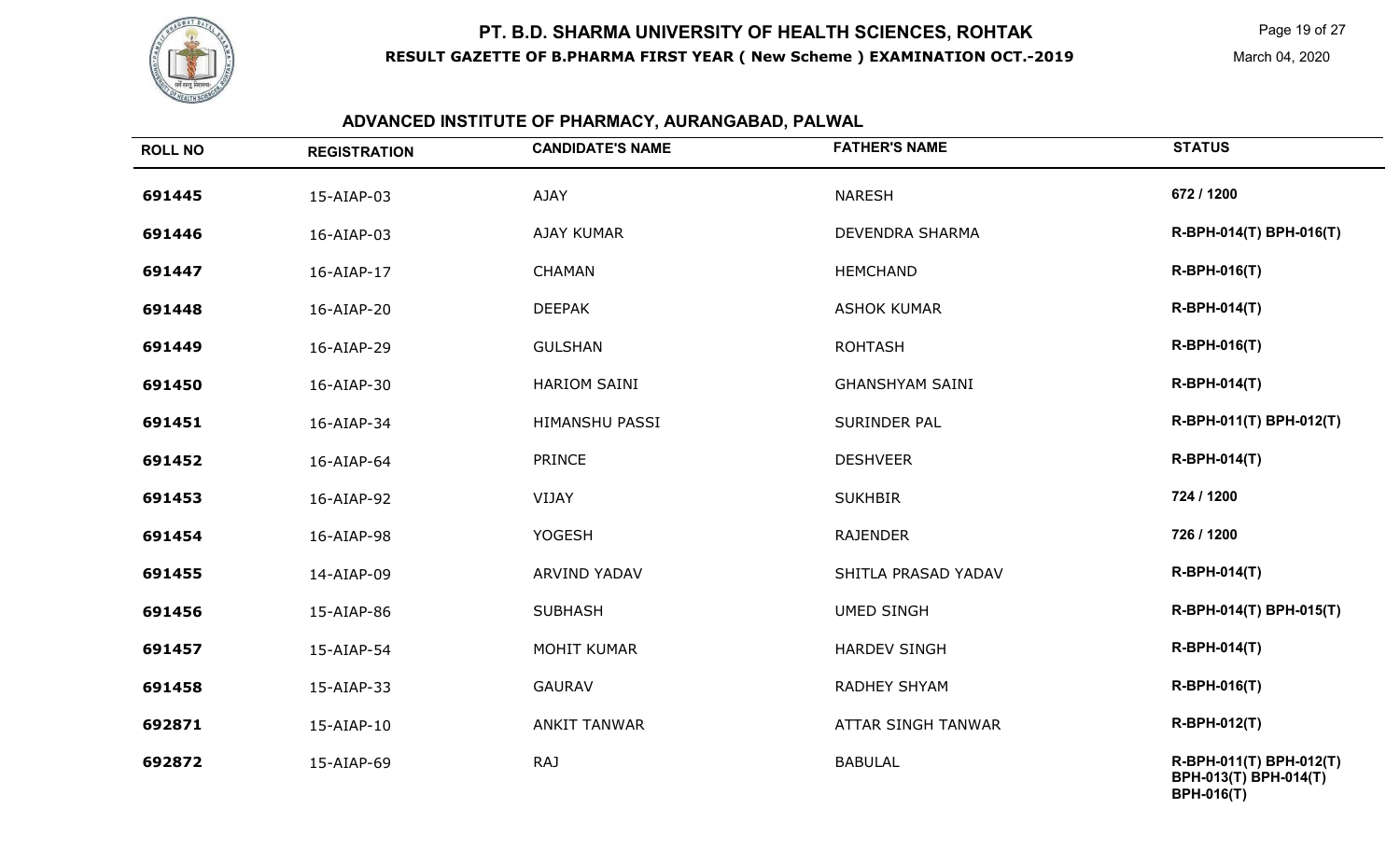

## **ADVANCED INSTITUTE OF PHARMACY, AURANGABAD, PALWAL**

| <b>ROLL NO</b> | <b>REGISTRATION</b> | <b>CANDIDATE'S NAME</b> | <b>FATHER'S NAME</b> | <b>STATUS</b>  |
|----------------|---------------------|-------------------------|----------------------|----------------|
| 692873         | 16-AIAP-32          | <b>HARSH</b>            | RAMESH CHAND         | $R-BPH-014(T)$ |
| 692874         | 16-AIAP-81          | <b>SHAHRUKH</b>         | <b>ILJAR</b>         | 725 / 1200     |
| 692875         | 16-AIAP-89          | TEJPAL                  | <b>RANDHEER</b>      | $R-BPH-015(T)$ |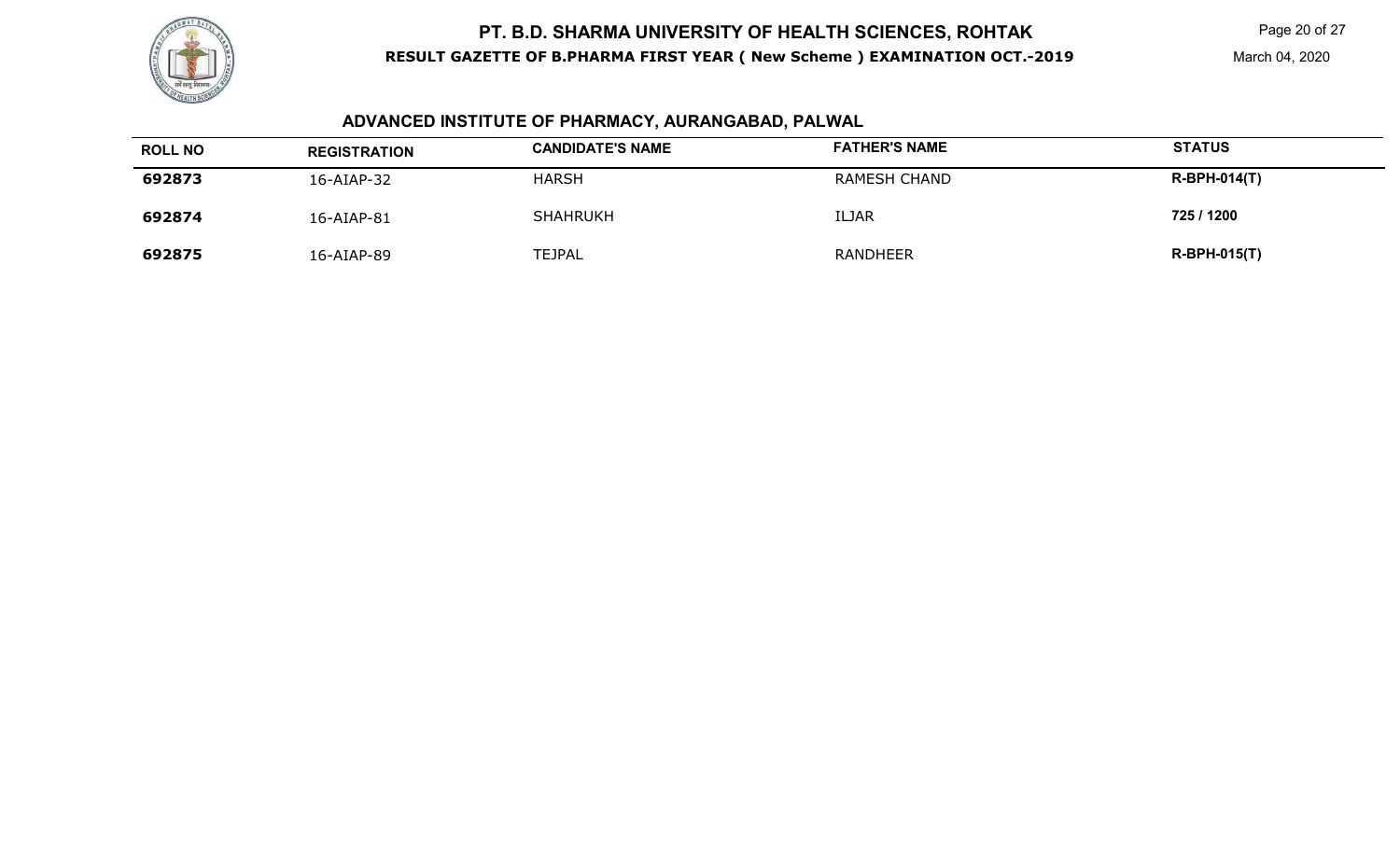

Page 21 of 27

March 04, 2020

## **LORD SHIVA COLLEGE OF PHARMACY, SIRSA**

| <b>ROLL NO</b> | <b>REGISTRATION</b> | <b>CANDIDATE'S NAME</b> | <b>FATHER'S NAME</b> | <b>STATUS</b>           |
|----------------|---------------------|-------------------------|----------------------|-------------------------|
| 691611         | 14-LSC-17           | <b>ISHWER</b>           | <b>HAWA SINGH</b>    | 697 / 1200              |
| 691612         | 14-LSC-15           | <b>GOURAV BHULLAR</b>   | <b>MAGHAR SINGH</b>  | 662 / 1200              |
| 691613         | 16-LSC-09           | ANKIT DHATTERWAL        | <b>SEWA SINGH</b>    | <b>R-BPH-016(T)</b>     |
| 691614         | 16-LSC-16           | <b>JITENDER</b>         | VIDYANAND            | 655 / 1200              |
| 691615         | 16-LSC-19           | <b>KULDEEP</b>          | <b>HANSRAJ</b>       | $R-BPH-011(T)$          |
| 691616         | 16-LSC-33           | <b>RANVEER KUMAR</b>    | <b>RAMESH KUMAR</b>  | R-BPH-011(T) BPH-014(T) |
| 691617         | 16-LSC-37           | <b>SAHIL</b>            | <b>MEWA SINGH</b>    | <b>R-BPH-012(T)</b>     |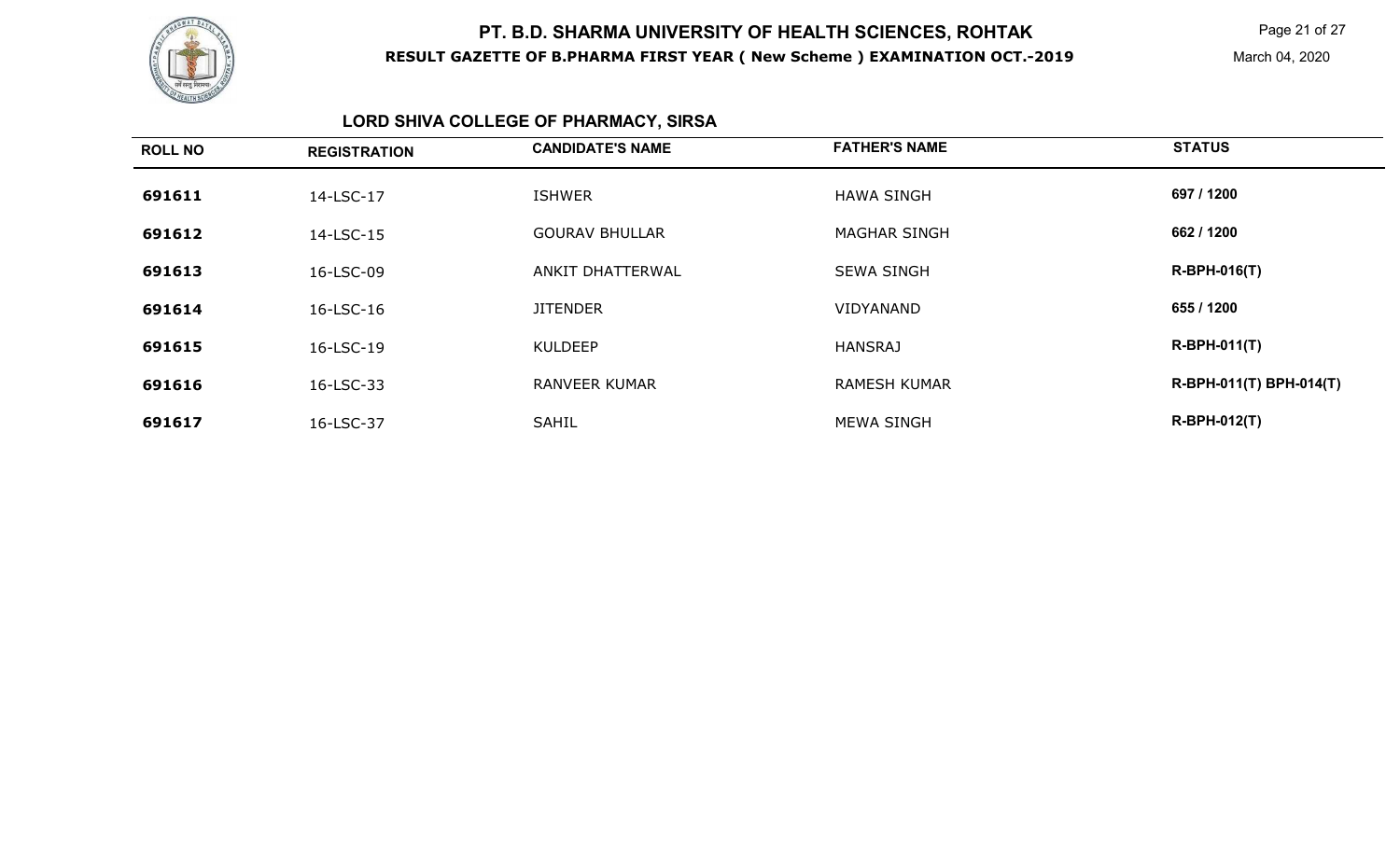

Page 22 of 27

March 04, 2020

## **COLLEGE OF PHARMACY, PT. B.D. SHARMA PGIMS, ROHTAK**

| <b>ROLL NO</b> | <b>REGISTRATION</b> | <b>CANDIDATE'S NAME</b> | <b>FATHER'S NAME</b> | <b>STATUS</b> |
|----------------|---------------------|-------------------------|----------------------|---------------|
| 692952         | 16-PGIMS-501        | ABHISHEK                | <b>DAYA CHAND</b>    | 651 / 1200    |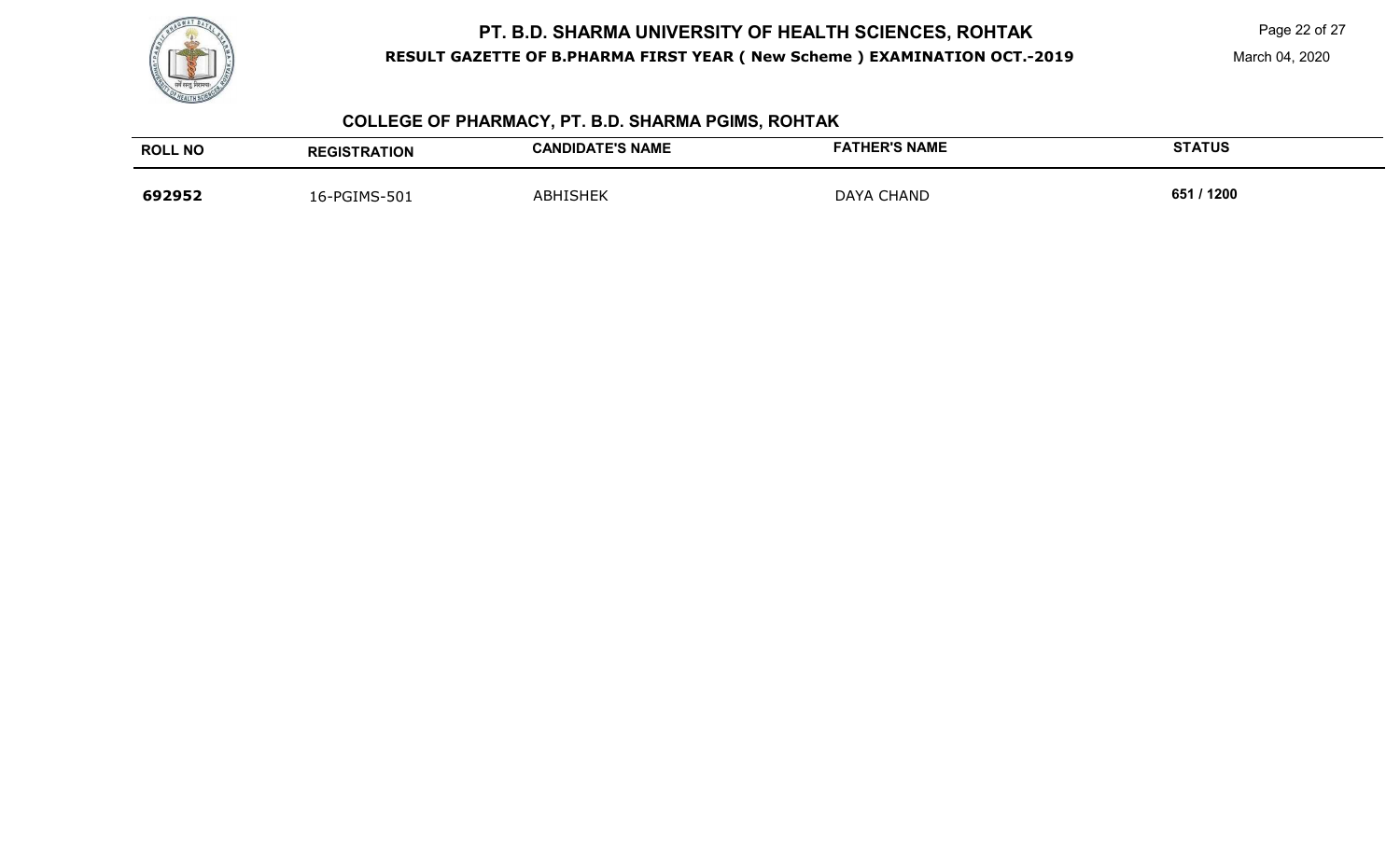![](_page_22_Picture_0.jpeg)

## **RAM GOPAL COLLEGE OF PHARMACY, SULTANPUR, GURGAON**

| <b>ROLL NO</b> | <b>REGISTRATION</b> | <b>CANDIDATE'S NAME</b> | <b>FATHER'S NAME</b>        | <b>STATUS</b>           |
|----------------|---------------------|-------------------------|-----------------------------|-------------------------|
| 691731         | 14-RGC-20           | <b>HIMANSHU KAUSHIK</b> | <b>BIJENDER KAUSHIK</b>     | R-BPH-014(T) BPH-016(T) |
| 691732         | 14-RGC-32           | MOHIT SAINI             | PARVESH SAINI               | R-BPH-014(T) BPH-016(T) |
| 691733         | 16-RGC-29           | MOHIT YADAV             | <b>MAHIPAL YADAV</b>        | $R-BPH-012(T)$          |
| 691734         | 16-RGC-54           | <b>SUNIL</b>            | <b>HARI SINGH</b>           | $R-BPH-012(T)$          |
| 693001         | 14-RGC-53           | <b>SACHIN</b>           | <b>BHAGWAT DAYAL SHARMA</b> | R-BPH-012(T) BPH-014(T) |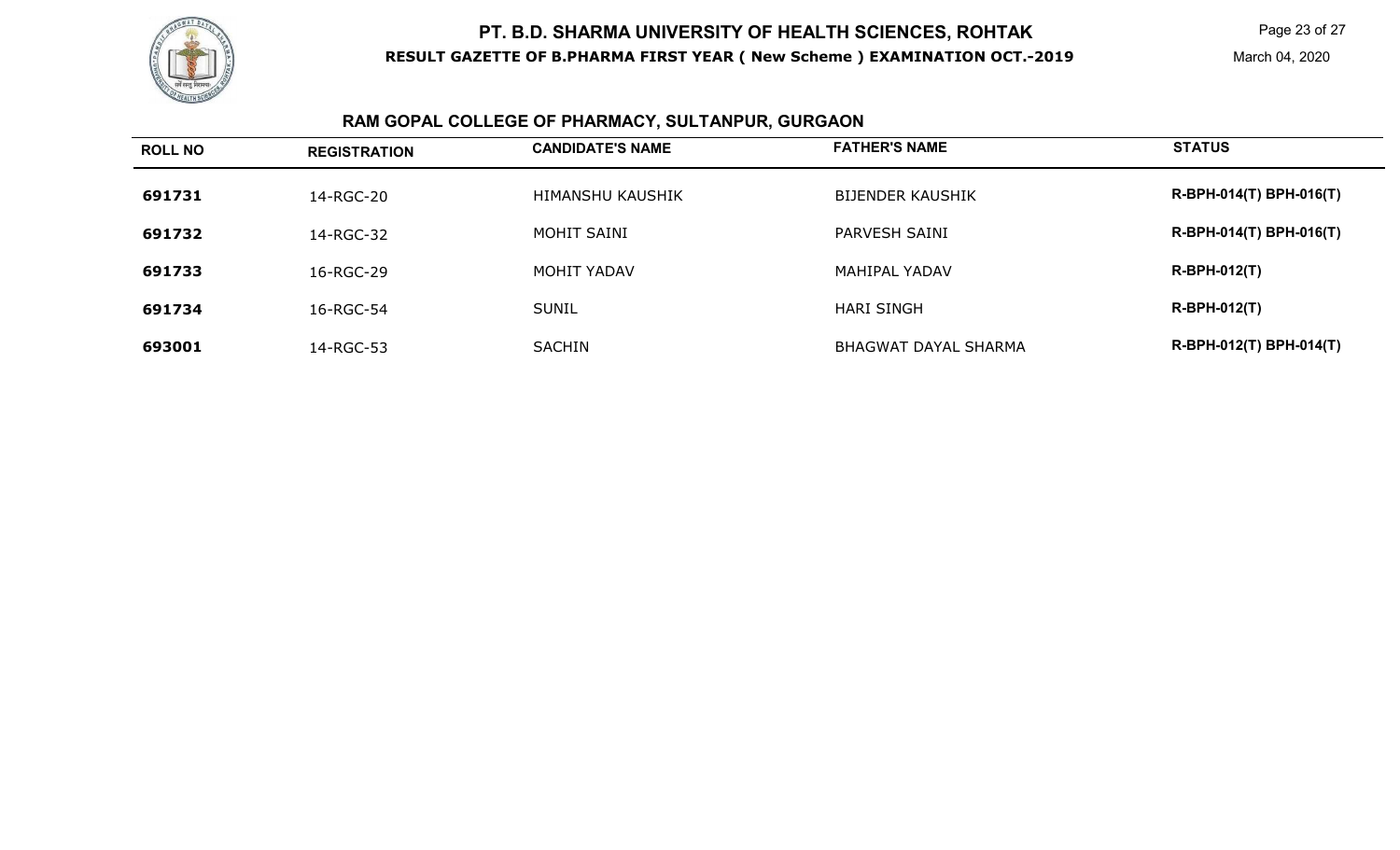![](_page_23_Picture_0.jpeg)

Page 24 of 27

March 04, 2020

## **SWAMI DEVI DYAL INSTITUTE OF PHARMACY GOLPURA, BARWALA PANCHKULA**

| <b>ROLL NO</b> | <b>REGISTRATION</b> | <b>CANDIDATE'S NAME</b> | <b>FATHER'S NAME</b>   | <b>STATUS</b>           |
|----------------|---------------------|-------------------------|------------------------|-------------------------|
| 691851         | 15-SDDI-52          | KAUNDAL MOHIT SUBHASH   | <b>SUBHASH KAUNDAL</b> | 706 / 1200              |
| 691852         | 15-SDDI-55          | MAHTAB ALI              | <b>NOOR MOHAMMAD</b>   | R-BPH-012(T) BPH-014(T) |
| 691853         | 15-SDDI-80          | <b>SORABH</b>           | <b>FAKEER CHAND</b>    | <b>R-BPH-012(T)</b>     |
| 691854         | 15-SDDI-84          | <b>TARIKH ALAM</b>      | <b>MD ELYAS</b>        | <b>R-BPH-014(T)</b>     |
| 691855         | 16-SDDI-34          | <b>ABHISHEK SHARMA</b>  | MAHIP KUMAR SHARMA     | 732 / 1200              |
| 691856         | 16-SDDI-59          | <b>NEHA KUMARI</b>      | PREM KISHOR PRASAD     | 748 / 1200              |
| 691857         | 16-SDDI-60          | PANKAJ KUMAR            | <b>CHHATHU PARSAD</b>  | <b>R-BPH-012(T)</b>     |
| 691858         | 16-SDDI-74          | SAWARANDEEP SINGH       | <b>NIRMAL SINGH</b>    | R-BPH-014(T) BPH-016(T) |
| 693021         | 15-SDDI-85          | <b>TUSHAR KUMAR</b>     | <b>RAKESH</b>          | <b>R-BPH-014(T)</b>     |
| 693022         | 16-SDDI-66          | <b>RAKESH KUMAR</b>     | <b>JASWANT SINGH</b>   | <b>R-BPH-012(T)</b>     |
| 693023         | 16-SDDI-69          | ROHIT RANA              | RAKESH SINGH RANA      | <b>R-BPH-012(T)</b>     |
| 693024         | 16-SDDI-70          | <b>ROKI CHAUDHARY</b>   | <b>RAJENDAR</b>        | <b>R-BPH-014(T)</b>     |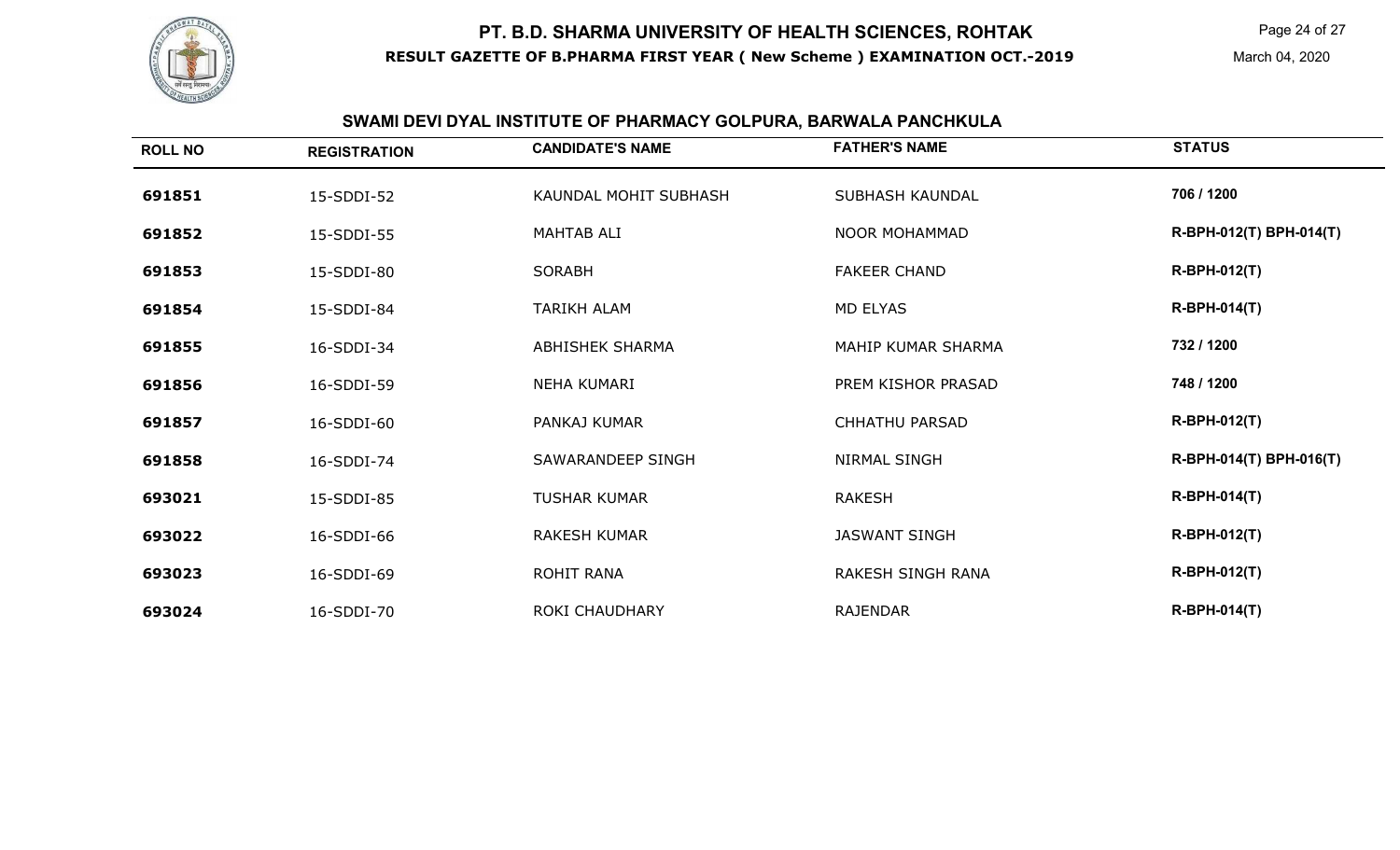![](_page_24_Picture_0.jpeg)

Page 25 of 27

March 04, 2020

#### **GANPATI INSTITUTE OF PHARMACY, BILASPUR, JAGADHRI**

| <b>ROLL NO</b> | <b>REGISTRATION</b> | <b>CANDIDATE'S NAME</b> | <b>FATHER'S NAME</b>         | <b>STATUS</b>                                    |
|----------------|---------------------|-------------------------|------------------------------|--------------------------------------------------|
| 691947         | 16-GIJ-48           | <b>SUNNY TYAGI</b>      | <b>VIJAY TYAGI</b>           | <b>R-BPH-016(T)</b>                              |
| 691948         | 16-GIJ-55           | <b>DEEPAK TANWAR</b>    | PARTAP TANWAR                | <b>R-BPH-014(T)</b>                              |
| 691949         | 16-GIJ-38           | <b>RAMAN GOUR</b>       | <b>VIJAYENDER GAUR</b>       | <b>R-BPH-011(T)</b>                              |
| 691950         | 16-GIJ-30           | <b>MOHIT KUMAR</b>      | <b>TILAK RAJ</b>             | R-BPH-011(T) BPH-016(T)                          |
| 691951         | 16-GIJ-14           | <b>AVINASH KUMAR</b>    | <b>SUSHIL KUMAR</b>          | <b>R-BPH-016(T)</b>                              |
| 691952         | 16-GIJ-03           | <b>ABHISHEK WALIA</b>   | <b>ANCHAL WALIA</b>          | <b>R-BPH-016(T)</b>                              |
| 691953         | 16-GIJ-41           | SAHIL                   | PAWAN KUMAR                  | <b>R-BPH-016(T)</b>                              |
| 691954         | 16-GIJ-31           | <b>NITISH MISHRA</b>    | <b>BHAGWAT PRASAD MISHRA</b> | <b>R-BPH-014(T)</b>                              |
| 693081         | 16-GIJ-19           | <b>HARSH KUMAR</b>      | SHASHI PAL                   | <b>R-BPH-014(T)</b>                              |
| 693082         | 16-GIJ-23           | <b>JONY</b>             | <b>BALBIR SINGH</b>          | <b>R-BPH-016(T)</b>                              |
| 693083         | 16-GIJ-35           | PRIYANKA                | <b>JARNAIL SINGH</b>         | $R-BPH-011(T)$                                   |
| 693084         | 16-GIJ-40           | <b>ROHIT GOYAL</b>      | <b>KRISHAN KUMAR</b>         | <b>R-BPH-016(T)</b>                              |
| 693085         | 16-GIJ-51           | <b>VIKAS KUMAR</b>      | <b>SITA RAM</b>              | <b>R-BPH-014(T)</b>                              |
| 693086         | 16-GIJ-53           | <b>VISHAL KUMAR</b>     | <b>GURCHARAN SINGH</b>       | R-BPH-011(T) BPH-013(T)<br>BPH-014(T) BPH-016(T) |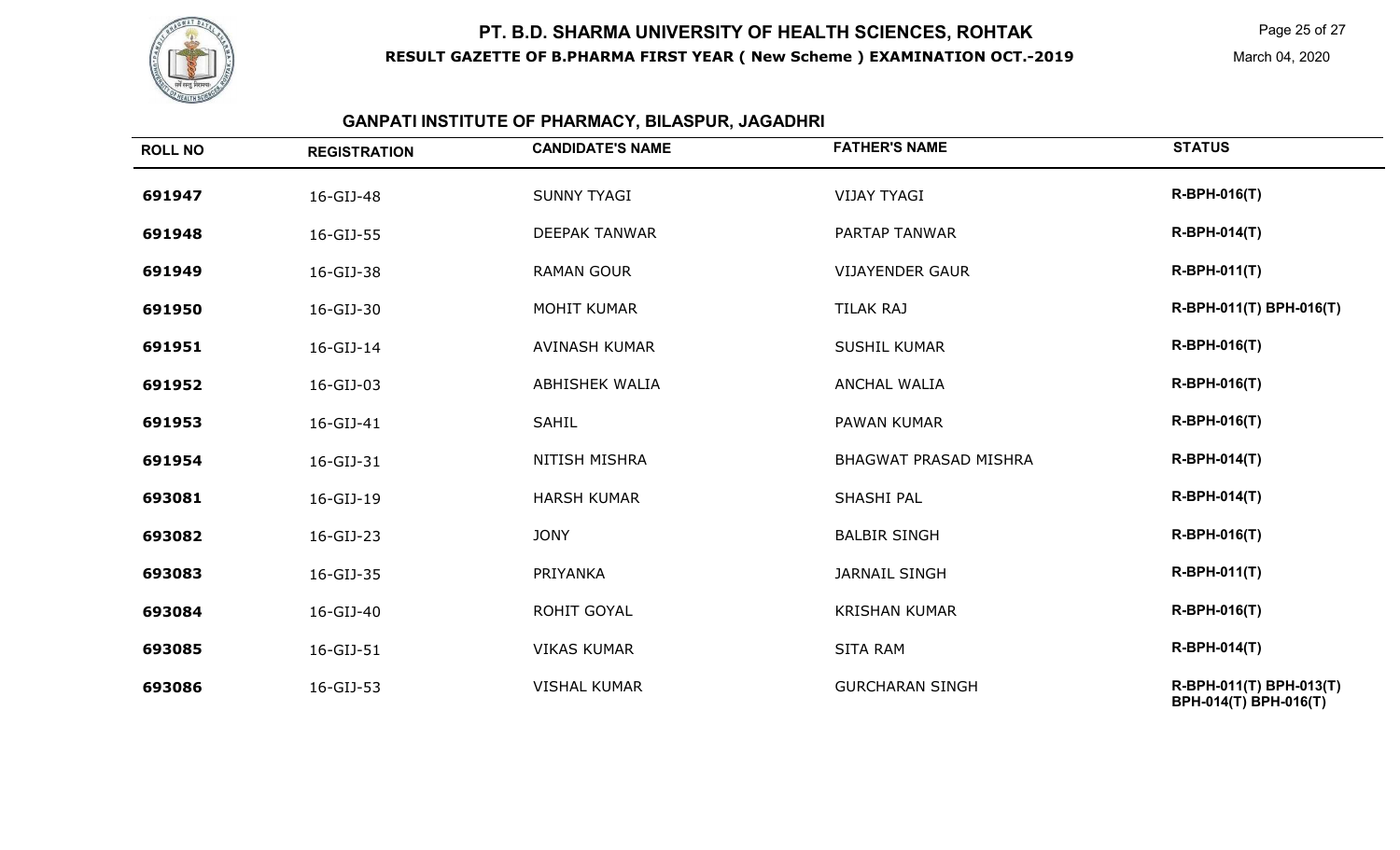![](_page_25_Picture_0.jpeg)

Page 26 of 27

March 04, 2020

## **MANAV INSTITUTE OF PHARMACY, BARWALA ,HISAR**

| <b>ROLL NO</b> | <b>REGISTRATION</b> | <b>CANDIDATE'S NAME</b> | <b>FATHER'S NAME</b> | <b>STATUS</b>  |
|----------------|---------------------|-------------------------|----------------------|----------------|
| 692041         | 15-MIJ-02           | ANKIT KUMAR             | RAMNIWAS             | $R-BPH-014(T)$ |
| 692042         | 15-MIJ-15           | <b>SUKHBIR SINGH</b>    | RAMNIWAS             | $R-BPH-016(T)$ |
| 692043         | 16-MIJ-03           | <b>DEEPAK</b>           | RAJ KUMAR            | $R-BPH-016(T)$ |
| 692044         | 16-MIJ-09           | MANJEET                 | <b>RAVI DUTT</b>     | $R-BPH-016(T)$ |